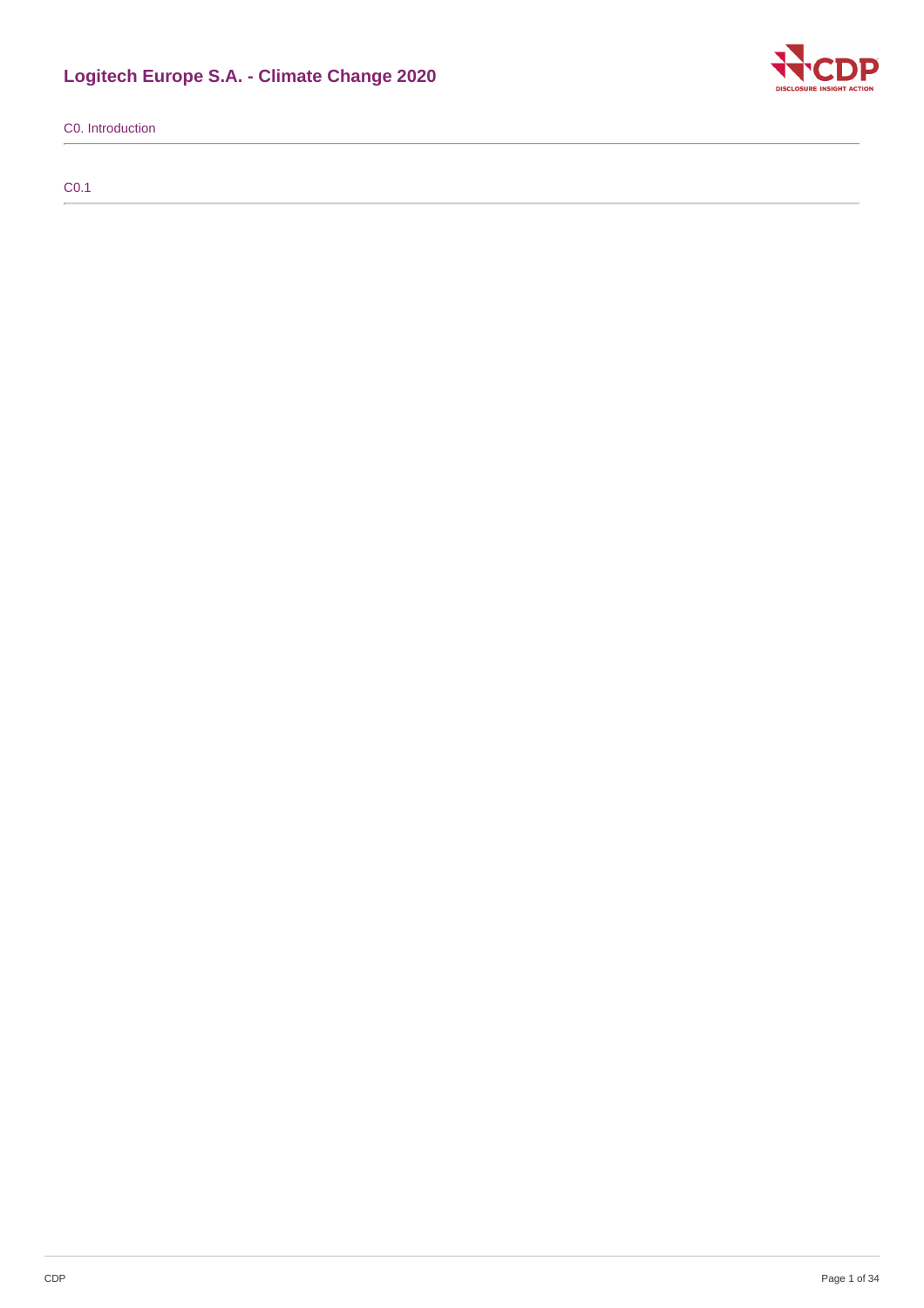#### **Introduction**

Logitech is a multi-brand, multi-category company. We design products that enable better experiences consuming, sharing and creating any digital content, including music, gaming, video and computing, whether it is on a computer, mobile device or in the cloud.

Logitech was founded in Switzerland in 1981. Our registered office and holding company (Logitech International S.A.) is in Apples, Switzerland. Logitech Inc. is our principal, wholly-owned subsidiary in the United States. Shares of Logitech International S.A. are listed on the SIX Swiss Exchange (trading symbol: LOGN) and on the Nasdaq Global Select Market (trading symbol: LOGI).

Our global footprint extends across North and South America, EMEA (Europe, Middle East and Africa) and Asia Pacific. Our network of offices includes 24 Principal Offices (i.e. offices with more than 20 occupants) and a number of smaller (sales-focused) offices worldwide.

We employ more than 6,600 people, including more than 3,000 at our production facility in Suzhou, China. On-site activities primarily comprise final assembly and testing. Components are manufactured to our specification by third-party suppliers in Asia, the United States and Europe. Approximately half of our annual revenue is generated from products manufactured at our own facility, with components from component suppliers. The other half of our annual revenue (approx) is generated from products manufactured by contract manufacturers. Our local and international teams maintain oversight of all in-house and supplier production activities, quality process controls and sustainability performance, including energy and greenhouse gas performance.

#### **Market Segments**

Our products fall into five main segments:

• Creativity and Productivity: With ever-increasing connectivity and consistent growth in time spent by people on computing platforms, we continue to innovate and grow market share for pointing devices, keyboards/ combos, tablets and other accessories and webcams.

Gaming: Our Gaming category comprises PC and console products designed to enhance gamer experiences, including virtual and augmented reality. We design and • engineer industry-leading keyboards, mice, headsets, mouse pads, controllers and simulation products such as steering wheels and flight sticks.

Video Collaboration: Our Video Collaboration category includes Conference cams that combine enterprise-quality audio, high definition (HD), 1080p video and affordability, • to enable video conferencing by businesses of any size.

Music: Our Music category includes two sub-categories: Mobile Speakers; and Audio & Wearables. The Mobile Speakers sub-category includes portable wireless •

Bluetooth(R) and Wi-Fi speakers that are waterproof and provide bold, immersive sound in every direction.

Smart Home: This category includes advanced home entertainment controllers and home cameras that enable home monitoring via mobile devices. It also includes new • products dedicated to controlling emerging categories of connected smart home devices such as lighting, thermostats and door locks.

#### **Brands**

The Logitech family currently comprises six master brands: Logitech, Logitech G, ASTRO Gaming, Ultimate Ears,Jaybird, Streamlabs and Blue Microphones. On October 31 2019, we acquired all equity interests in General Workings, Inc. (Streamlabs). Streamlabs is a leading provider of software and tools for professional streamers. The Streamlabs Acquisition is complementary to our gaming portfolio.

#### **Production Facility**

Our high-volume production facility was established in Suzhou, China in 1994. On-site activities primarily comprise final assembly and testing. Components are manufactured to our specification by suppliers in Asia, the United States and Europe.

We use Joint Design Manufacturers and Contract Manufacturers to supplement internal capacity and to reduce volatility in production volumes. Our local and international teams maintain oversight of all in-house and supplier production activities, manufacturing know-how, quality process controls, social and environmental responsibilities and Intellectual Property protection. This hybrid model of in-house manufacturing and third-party manufacturers enables us to effectively respond to rapidly changing demand, leverage economies of scale, maintain strong quality process controls, reduce volatility in production levels, and optimize time to market.

#### **Our Greenhouse Gas (GHG) Inventory**

Our GHG inventory comprises Scope 1, 2 and 3 emissions.

Scope 1 and 2 emissions arise from our production facility and offices. Scope 1 emissions arise due to fuel and refrigerants. Scope 2 emissions arise from electricity.

As per previous years, we continue to report by calendar year. This submission reports data from CY19 and describes our approach, strategy, organisational structure and performance during that period.

## C0.2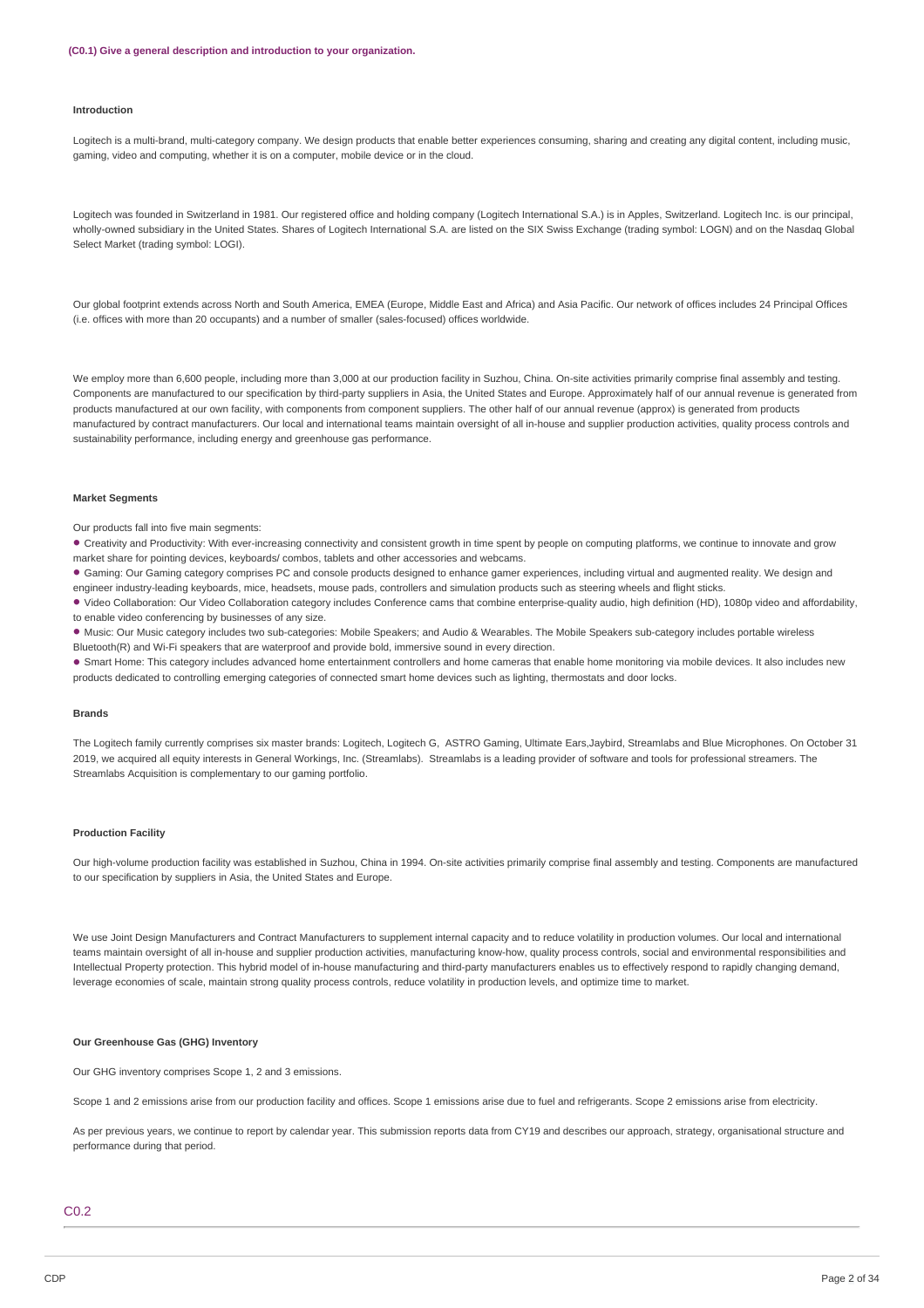**(C0.2) State the start and end date of the year for which you are reporting data.**

|           | <b>Start date</b> | <b>End date</b> | Indicate if you are providing emissions data for past reporting | Select the number of past reporting years you will be providing emissions data |
|-----------|-------------------|-----------------|-----------------------------------------------------------------|--------------------------------------------------------------------------------|
|           |                   |                 | vears <sup>1</sup>                                              | l for                                                                          |
| Reporting | January 1         | December 31     | No                                                              | <not applicable=""></not>                                                      |
| vear      | 2019              | 2019            |                                                                 |                                                                                |

## C0.3

China

| (C0.3) Select the countries/areas for which you will be supplying data. |
|-------------------------------------------------------------------------|
| Argentina                                                               |
| Australia                                                               |
| Austria                                                                 |
| Belgium                                                                 |
| Brazil                                                                  |
| Chile                                                                   |

Croatia Democratic People's Republic of Korea Denmark Finland France Germany Greece India Indonesia Ireland Italy Japan Malaysia Mexico Netherlands New Zealand Norway Philippines Poland Romania Russian Federation Singapore South Africa Spain Sweden Switzerland Taiwan, Greater China Thailand Turkey United Arab Emirates United States of America Viet Nam

## C0.4

**(C0.4) Select the currency used for all financial information disclosed throughout your response.** USD

## C0.5

(C0.5) Select the option that describes the reporting boundary for which climate-related impacts on your business are being reported. Note that this option should **align with your chosen approach for consolidating your GHG inventory.** Operational control

## C1. Governance

## C1.1

**(C1.1) Is there board-level oversight of climate-related issues within your organization?** No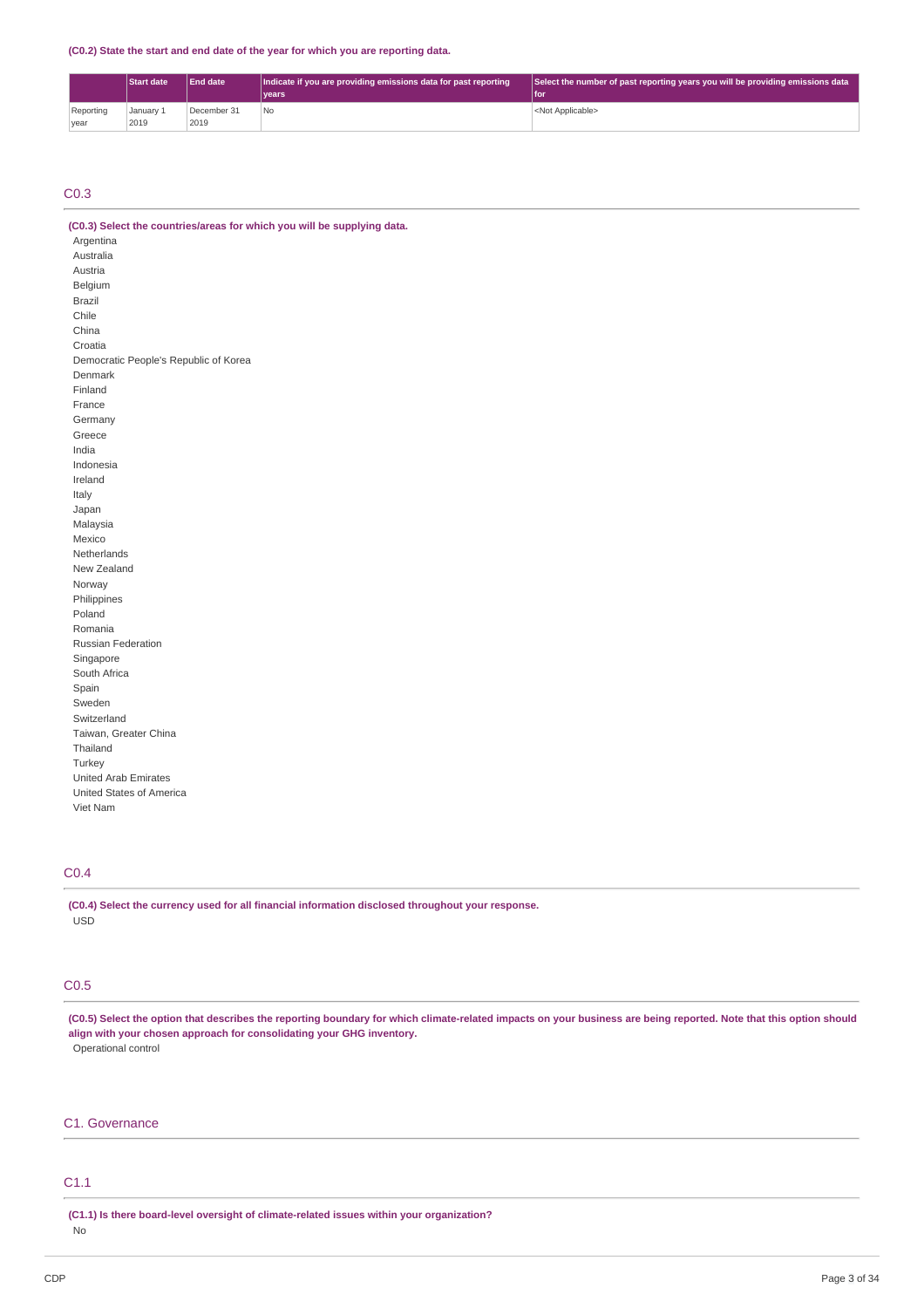(C1.1c) Why is there no board-level oversight of climate-related issues and what are your plans to change this in the future?

| <b>Primary reason</b>                                                                                                                                    | Board-level oversight of climate-related issues | <b>Please explain</b>                           |
|----------------------------------------------------------------------------------------------------------------------------------------------------------|-------------------------------------------------|-------------------------------------------------|
|                                                                                                                                                          | will be introduced within the next two years    |                                                 |
| Row Over the last year, we have been working to establish our Sustainability Office and other governance Yes, we plan to do so within the next two years |                                                 | Within the next 12 months, we will establish    |
| and reporting mechanisms, to enable effective board-level reporting in the next year                                                                     |                                                 | board-level oversight of climate-related issues |

## C<sub>12</sub>

**(C1.2) Provide the highest management-level position(s) or committee(s) with responsibility for climate-related issues.**

| Name of the position(s) and/or<br>committee(s)                                                                                                                    | line    | <b>Reporting Responsibility</b>                                                                                                                                                                                                                                                                                                                                                                                                                                                                                                                                                                                                                                                                                              | Coverage of<br>responsibility of | <b>Frequency</b><br>reporting<br><b>Ito the</b><br>board on<br>Iclimate-<br><b>related</b><br><b>lissues</b> |
|-------------------------------------------------------------------------------------------------------------------------------------------------------------------|---------|------------------------------------------------------------------------------------------------------------------------------------------------------------------------------------------------------------------------------------------------------------------------------------------------------------------------------------------------------------------------------------------------------------------------------------------------------------------------------------------------------------------------------------------------------------------------------------------------------------------------------------------------------------------------------------------------------------------------------|----------------------------------|--------------------------------------------------------------------------------------------------------------|
| Sustainability committee<br>decision-making is our Sustainability<br>Office (SO), which is a sustainability<br>committee, led by our Head of Global<br>Operations | $<$ Not | Both assessing and managing climate-related risks and opportunities<br>Our governance structure for strategic Applicable Our governance structure for strategic decision-making is our Sustainability Office (SO), which is a sustainability committee, led by<br>our Head of Global Operations The SO meets on a monthly basis to assess and manage progress on existing climate, carbon and<br>sustainability commitments and assess risks and proposals from across the business in consideration of our climate pledge and<br>sustainability priorities. The SO offers recommendations to our CEO (who is on our Board of Directors) on a reqular basis, and to<br>our Board of Directors (directly) on an annual basis. | $<$ Not<br>Applicable>           | Annually                                                                                                     |

### C1.2a

(C1.2a) Describe where in the organizational structure this/these position(s) and/or committees lie, what their associated responsibilities are, and how climate**related issues are monitored (do not include the names of individuals).**

As noted above, the Sustainability Office (SO) is a sustainability committee and meets on a monthly basis to assess and manage progress and risks relating to climate. carbon and sustainability, in consideration of our climate pledge and sustainability priorities. Note: A graphic of the SO structure is included in our FY20 Sustainability Report for further reference (See: Sustainability At Logitech section).

The SO is led by our Head of Global Operations. As disclosed on our website (here: https://www.logitech.com/en-us/about/leadership.html), our Head of Global Operations is a member of our Group Management Team. Our Group Management Team is limited to our CEO, CFO and Head of Operations and therefore we view the role of Head of Operations as being equivalent to COO. As noted on the website, our Head of Global Operations is responsibility for driving the strategy and execution of Logitech's sustainability initiatives and advancing Logitech's sustainability commitments across its worldwide operations and products. He reports to the our CEO (who is on our Board of Directors) and also provides updates to the Board of Directors directly. He also line manages our global Sustainability Team.

The Head of People of Culture also sits on the SO and is responsible for aspects of Logitech's social impact (e.g. Talent Development, Diversity and Inclusion). As such, the activities of the SO are not limited to climate-related issues alone, but climate and carbon performance is a key focus, because we track carbon as a key indicator of overall sustainability performance. At the management level, the SO includes representatives from Logitech's global Sustainability Team and Social Impact Team (including representatives responsible for our public/external communications around sustainability). The Sustainability team offers technical support and expertise to evaluate the carbon reduction potential of proposed initiatives and assess climate-related risks and opportunities associated with company proposals, for consideration by the SO. The SO oversees the preparation of key reports and data, including the annual Sustainability Report and CDP report, and oversees the management of climate and carbon-related risks and opportunities and offers decision and guidance at an operational and management level, on an ongoing basis. The SO also offers wider recommendations to the Board of Directors , our CEO and other relevant executive committees at a strategic level, on an annual basis.

## C1.3

(C1.3) Do you provide incentives for the management of climate-related issues, including the attainment of targets?

| <b>Provide incentives for the</b><br>  management of climate-related  <br>lissues | <b>Comment</b>                                                                                                                                                                                                                                                                                                                                         |
|-----------------------------------------------------------------------------------|--------------------------------------------------------------------------------------------------------------------------------------------------------------------------------------------------------------------------------------------------------------------------------------------------------------------------------------------------------|
| Row No, not currently but we plan to<br>introduce them in the next two<br>years   | Our compensation process is performance-based. Base salary is supplemented by annual bonuses, which incentivize and reward high-performing employees. We are<br>working to define our science-based targets by end of year. When those targets are defined, we will introduce performance-based incentives, linked to achievement of<br>those targets. |

#### C2. Risks and opportunities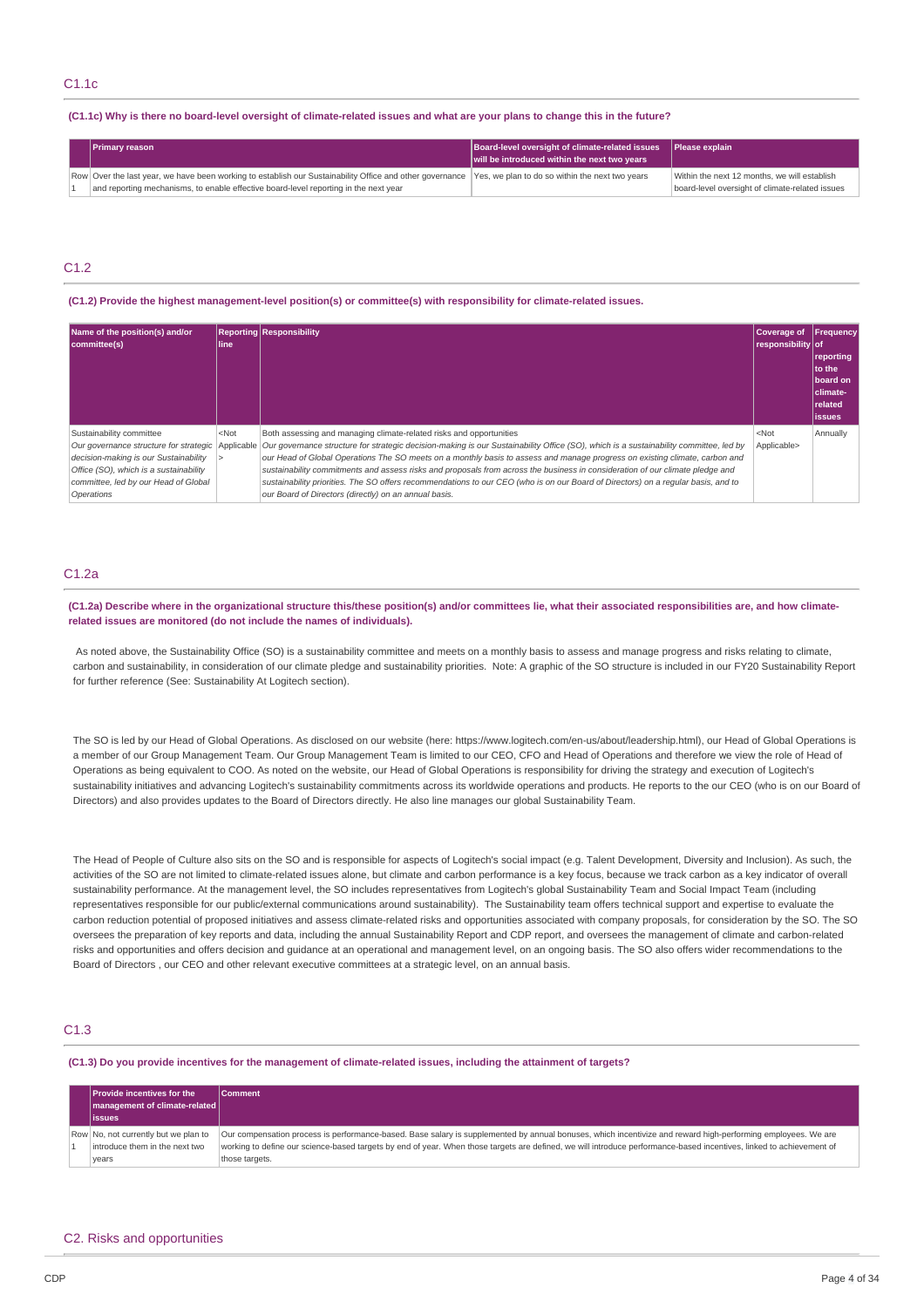## C2.1

(C2.1) Does your organization have a process for identifying, assessing, and responding to climate-related risks and opportunities? Yes

## C2.1a

#### **(C2.1a) How does your organization define short-, medium- and long-term time horizons?**

|                   | From<br> (years) (years) | lTo | l Comment                                                                                                                                                                                                                                                                                                                                                                                                            |
|-------------------|--------------------------|-----|----------------------------------------------------------------------------------------------------------------------------------------------------------------------------------------------------------------------------------------------------------------------------------------------------------------------------------------------------------------------------------------------------------------------|
| Short-<br>term    |                          |     | Short-term is 0-2 years, which is broadly aligned with operational and financial planning. For example, we consider risks associated with our purchase of offsets, over this horizon and<br>also risks and opportunities associated with early and fast-tracked achievement of longer-term carbon goals                                                                                                              |
| Medium-12<br>term |                          |     | Medium-term is 2-5 years, which is broadly aligned with strategic and capital planning. For example, we develop strategic programs for low-carbon products, materials and technologies,<br>with this timeframe in mind, and consider risks and opportunities associated with changes in our portfolio and acquisitions strategy, over this period.                                                                   |
| Long-<br>term     |                          | 30  | Long-term is 5-30 years, to enable high-level/strategic consideration of longer-term risks. For example, we consider risks and opportunities associated with achieving our long-term goal of<br>reducing Scope 1 and 2 emissions by 72% by 2050 and achieving net zero and how changes in Scope 3 emissions could influence our capacity to achieve similar reductions in Scope 3<br>emissions, over the same period |

## C2.1b

#### **(C2.1b) How does your organization define substantive financial or strategic impact on your business?**

Substantive financial or strategic impacts are impacts which impact adversely effect our capacity to meet our external commitments, policies and targets (including but not limited to our 1.5 degree pledge and related carbon reduction targets) impacts of high concern to our stakeholders or impacts that meet the SEC reporting materiality threshold of 5% of profit before income taxes.

## C2.2

#### **(C2.2) Describe your process(es) for identifying, assessing and responding to climate-related risks and opportunities.**

**Value chain stage(s) covered** Direct operations Upstream Downstream

### **Risk management process**

Integrated into multi-disciplinary company-wide risk management process

**Frequency of assessment** Annually

#### **Time horizon(s) covered**

Short-term Medium-term Long-term

#### **Description of process**

At least annually, prior to preparing our annual Sustainability Report and CDP report, we review of our short-term, medium-term and long-term risks and opportunities relevant to our carbon reduction targets and performance, and complete an external factors review and materiality assessment. For our External Factors Review, we review publicly available data sources, to understand current good practice standards or benchmarks, stakeholder perceptions, and societal views, relevant to our sector. The EFR process is a year-round process, with information and insights gathered as they arise, over the course of the year. But a concerted and systematic review of the information is carried out in tandem with sustainability and CDP reporting each year and this informs our understanding of emerging sustainability trends, climate risk and opportunities and material stakeholder concerns as reported by the public, media, thought leaders, stakeholders, risk alert services and business partners. In addition, as part of our global business continuity program, our Business Continuity Team assess the potential impact of disruptive events (either natural or man-made) to our facilities. Physical risks with potential to significantly impact business continuity or financial performance are identified as part of this process, and appropriate management plans are devised by the cross-functional Business Continuity Team, in collaboration with our Leadership Team. For example, potential impacts on our shipping and distribution channels have been considered as part of this process. As examples of the above, this year we reviewed our Scope 1 and 2 emissions, and the emerging availability of third-partycertified (carbon sequestering) forestry projects in China. From this review, we identified the opportunity to start our journey to net zero and we subsequently chose to purchase additional renewable electricity for some offices and invest in a third-party certified forestry project in China, to sequester residual emissions and achieve net zero scope 1 and 2 emissions. As a second example, our review of our distribution chain carbon performance highlighted the risk of increased emissions in CY20, due to changes in modal split and shipping patterns in respond to Covid19. In respond to this identified risk, we are forming a working group to devise an appropriate response and management strategy to enable further reporting as part of next year's reporting strategy.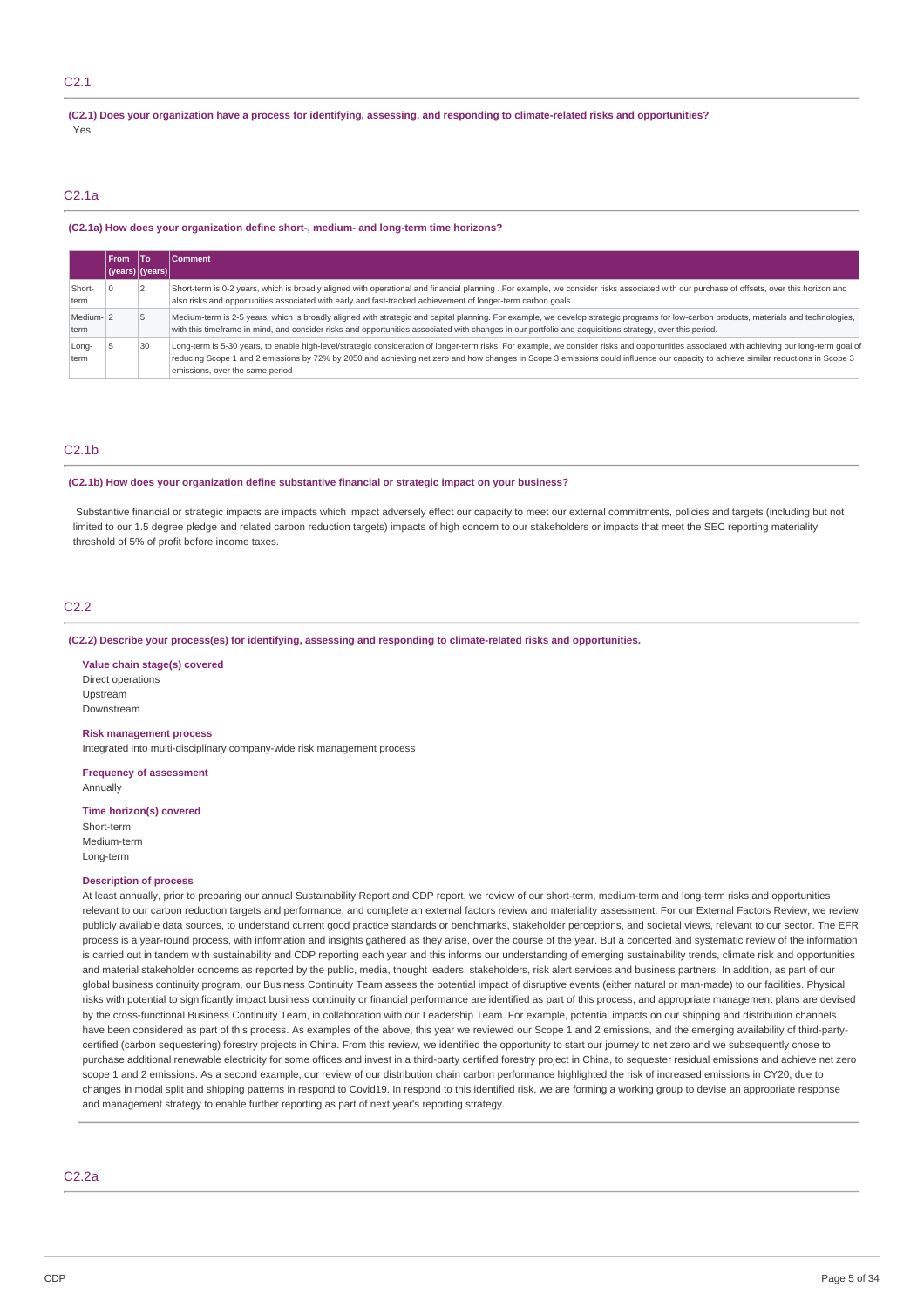### **(C2.2a) Which risk types are considered in your organization's climate-related risk assessments?**

|                        | æ.<br>inclusion                                    | Relevance   Please explain                                                                                                                                                                                                                                                                                                                                                                                                                                                                                                                                                                                                                                                                                                                                                                                                                        |
|------------------------|----------------------------------------------------|---------------------------------------------------------------------------------------------------------------------------------------------------------------------------------------------------------------------------------------------------------------------------------------------------------------------------------------------------------------------------------------------------------------------------------------------------------------------------------------------------------------------------------------------------------------------------------------------------------------------------------------------------------------------------------------------------------------------------------------------------------------------------------------------------------------------------------------------------|
| Current<br>regulation  | Relevant.<br>always<br>included                    | Due to the nature and scale of our activities, we are not currently subject to carbon taxes or carbon pricing affecting raw materials and commodities but we continue to monitor existing and<br>emerging legislation worldwide, to ensure any relevant risks or opportunities are proactively identified. We also monitor and consider product energy efficiency standards, to ensure our<br>products continue to comply with relevant market access regulations                                                                                                                                                                                                                                                                                                                                                                                 |
| Emerging<br>regulation | Relevant,<br>always<br>included                    | We consider emerging regulations. For example, non-compliance with product efficiency regulations or packaging sustainability standards could potentially delay or inhibit market access<br>and/or damage our relationship and reputation with customers. Uncertainty surrounding new or emerging regulations to label or deliver lower-carbon products or packaging could impact<br>our go-to-market schedule, with associated increased costs. We monitor emerging regulations and evolve our internal (voluntary) standards to ensure our product designs evolve in<br>advance of emerging regulation, where possible.                                                                                                                                                                                                                         |
| Technology Relevant,   | always<br>included                                 | For example, changes in product efficiency regulations and standards can trigger the need for changes in product design or engineering with associated new product innovation<br>opportunities and costs.                                                                                                                                                                                                                                                                                                                                                                                                                                                                                                                                                                                                                                         |
| Legal                  | Not<br>relevant.<br>explanation risks.<br>provided | From the CDP quidance on this question, we understand this relates to the risk of climate-related litigation claims. (Legal aspects linked to regulations are addressed above) Due to the<br>nature and scale of our activities, climate-related litigation claims are unlikely to arise. Our Climate Action program is a good practice voluntary program, rather than a response to litigation                                                                                                                                                                                                                                                                                                                                                                                                                                                   |
| Market                 | Relevant,<br>always<br>included                    | With increasing consumer interest in product carbon footprints, we see increasing demand for low-carbon products and carbon transparency in some market sectors. Our Carbon<br>Transparency pledge is one way in which we are responding to this risk and opportunity. By being open and transparent about our impact, we believe we can drive better design decisions<br>in our own teams and empower consumers with the information they seek, to make more informed purchasing decisions                                                                                                                                                                                                                                                                                                                                                       |
| Reputation             | Relevant,<br>always<br>included                    | We believe climate change is one of the biggest challenges of our generation and the scale of the challenge reguires collective action. Negative perceptions of our carbon performance<br>could potentially lead to reduced business and investment opportunities, as carbon and climate action is increasingly taken into account by our investors and shareholders, customers and<br>business partners. As an alternative, we believe design-focused companies like Logitech can step up and help to lead the way by designing for sustainability. With our carbon<br>transparency commitment this year, we took the opportunity to ee open and transparent about our impact. We believe this will drive better design decisions in our own teams and<br>associated reputational value and brand equity associated with market differentiation. |
| Acute<br>physical      | Relevant.<br>always<br>included                    | We consider acute physical risks. For example risks associated with the increasing occurrence of wildfires is proactively assessed for office locations worldwide, as part of business<br>continuity planning.                                                                                                                                                                                                                                                                                                                                                                                                                                                                                                                                                                                                                                    |
| Chronic<br>physical    | Relevant,<br>always<br>included                    | Increased occurrence of extreme weather events such as tornadoes, heavy rain, lightning, hurricanes and blizzards can disrupt transport infrastructure, introduce unforeseen logistical<br>challenges and inhibit access to company facilities and assets. These occurrences can in turn cause disruptions in business continuity including Delay/Disruption of manufacturing<br>activities & productivity at our own manufacturing operations or supplier facilities and delayed logistics                                                                                                                                                                                                                                                                                                                                                       |

### C2.3

(C2.3) Have you identified any inherent climate-related risks with the potential to have a substantive financial or strategic impact on your business? No

## C2.3b

(C2.3b) Why do you not consider your organization to be exposed to climate-related risks with the potential to have a substantive financial or strategic impact on **your business?**

| <b>Primary reason Please explain</b> |                                                                                                                                                                                         |
|--------------------------------------|-----------------------------------------------------------------------------------------------------------------------------------------------------------------------------------------|
| Row Evaluation in                    | Over the next year we will be working to strengthen our existing approach to risk and opportunity assessment to align with TCFD recommendations and formally evaluate the potential for |
| process                              | substantive financial or strategic impact                                                                                                                                               |

## C2.4

(C2.4) Have you identified any climate-related opportunities with the potential to have a substantive financial or strategic impact on your business? No

## C2.4b

**(C2.4b) Why do you not consider your organization to have climate-related opportunities?**

| <b>Primary reason</b> Please explain |                                                                                                                                                                                         |
|--------------------------------------|-----------------------------------------------------------------------------------------------------------------------------------------------------------------------------------------|
| Row Evaluation in                    | Over the next year we will be working to strengthen our existing approach to risk and opportunity assessment to align with TCFD recommendations and formally evaluate the potential for |
| progress                             | substantive financial or strategic impact                                                                                                                                               |

### C3. Business Strategy

## C3.1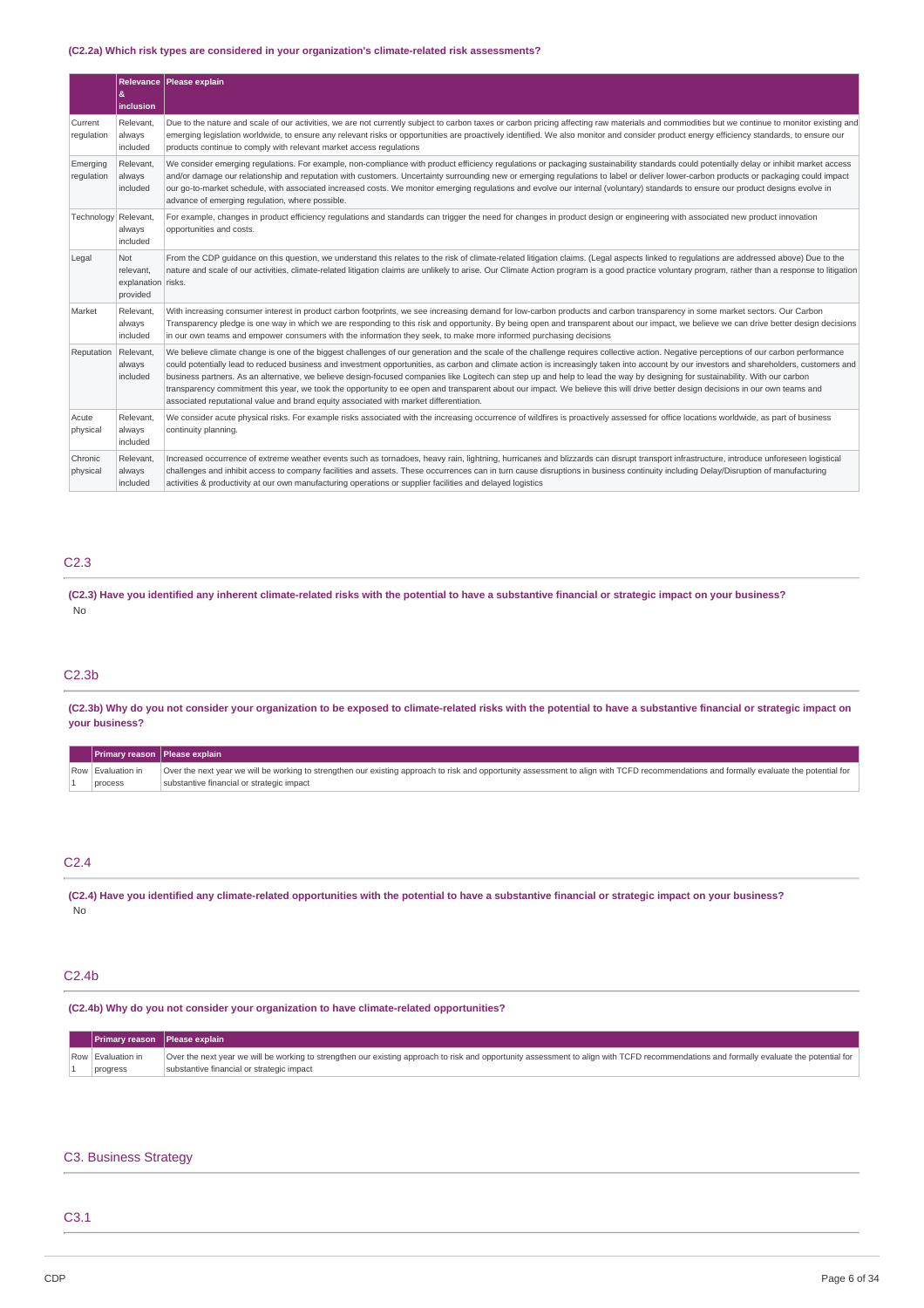## **(C3.1) Have climate-related risks and opportunities influenced your organization's strategy and/or financial planning?**

Yes, and we have developed a low-carbon transition plan

## C3.1a

**(C3.1a) Does your organization use climate-related scenario analysis to inform its strategy?** Yes, qualitative and quantitative

## C3.1b

**(C3.1b) Provide details of your organization's use of climate-related scenario analysis.**

| Climate-<br>related<br>scenarios<br>l and<br><b>I</b> models<br>applied | <b>Details</b>                                                                                                                                                                                                                                                                                                                                                                                                                                                                                                                                                                                                                                                                                                                                                                                                             |
|-------------------------------------------------------------------------|----------------------------------------------------------------------------------------------------------------------------------------------------------------------------------------------------------------------------------------------------------------------------------------------------------------------------------------------------------------------------------------------------------------------------------------------------------------------------------------------------------------------------------------------------------------------------------------------------------------------------------------------------------------------------------------------------------------------------------------------------------------------------------------------------------------------------|
| 2DS                                                                     | We have committed to the Science-Based Target Initiative and follow SBTI requirements for scenario analysis and target development. For Scope 1 and 2, we made a commitment to the 1.5 degree<br>Pledge and we followed the Science Based Target Initiative Manual and Sectoral Decarbonization Approach to model and forecast emissions and develop science-based carbon reduction targets. Our<br>scenario analysis and target for Scope 1 and 2 emissions (72% reduction in CY18 emissions by CY30) has been validated by a third-party consultancy as science-based (i.e. SBTI compliant) and will<br>be submitted to SBTI for approval. Over the next year, we will be working to model scope 3 emission scenarios and define an associated Scope 3 science-based target, using the same standards and<br>methodology |

## C3.1d

### **(C3.1d) Describe where and how climate-related risks and opportunities have influenced your strategy.**

|                                             | Have climate-<br>related risks<br>and<br>opportunities<br>influenced<br><b>your strategy</b><br>in this area? | <b>Description of influence</b>                                                                                                                                                                                                                                                                                                                                                                                                                                                                                                                                                                                                                                                                                                                                                                                                                                                                                                                                                                                         |
|---------------------------------------------|---------------------------------------------------------------------------------------------------------------|-------------------------------------------------------------------------------------------------------------------------------------------------------------------------------------------------------------------------------------------------------------------------------------------------------------------------------------------------------------------------------------------------------------------------------------------------------------------------------------------------------------------------------------------------------------------------------------------------------------------------------------------------------------------------------------------------------------------------------------------------------------------------------------------------------------------------------------------------------------------------------------------------------------------------------------------------------------------------------------------------------------------------|
| Products<br>and<br>services                 | Yes                                                                                                           | Category 1 (Purchased Goods and Services) is the largest segment of our corporate carbon footprint. We estimate it accounts for approximately 73% of our total corporate carbon<br>footprint (Scope 1, 2 and 3), with associated carbon reduction risks and opportunities. The footprint of this category includes all upstream greenhouse gas emissions associated with<br>sourcing, transportation and third-party manufacture of raw materials, parts and components, for Logitech products. Recognising the significant of this segment of our footprint, we have<br>adopted a Reduce-Renew-Restore strategy with a significant focus on the need to reduce our emissions, by designing our products for sustainability. This focus has led to the inception<br>of a number of strategic management programs targeting this aspect of our performance, including our product innovation programs to incorporate post-consumer recycled plastic and<br>FSC-certified packaging.                                      |
| Supply<br>chain<br>and/or<br>value<br>chain | Yes                                                                                                           | Category 1 (Purchased Goods and Services) is the largest segment of our corporate carbon footprint, with associated carbon reduction risks and opportunities. Early in our strategy<br>development process, we recognized the need to survey our Tier 1 suppliers to understand what proportion of this total estimated footprint we could directly influence. With our supplier<br>engagement and development strategy, we identified the significant opportunity to reduce our Scope 3 emissions by catalyzing Tier 1 supplier transition to renewable electricity. As a<br>result, this year, we are are launching a Logitech-sponsored, Renewable Electricity Platform to catalyze purchase of third-party certified renewable electricity for supplier factories<br>engaged in Logitech manufacturing.                                                                                                                                                                                                             |
| Investment Yes<br>in R&D                    |                                                                                                               | As a design-focused company, wehave significant Design for Sustainability (DfS) capability and we see the potential value of investing in R&D to help us realize that capability and<br>contribute to thought leadership in this area - Throughout FY20 we contributed to the International Electronics Manufacturing Initiative (iNEMI) eco-impact estimator project, by<br>providing time, data and technical input and feedback. - From our LCA work we know that our sustainability ambition demands more than what many currently available materials can<br>offer. So, in FY20 we worked with external partners (including Chris Lefteri Design and Advanced Materials and BioEngineering Research Center AMBER) to . develop a roadmap of<br>sustainable materials for the future of Logitech products. - In April 2020, we joined with Nestlé, SIG and other industry players, to fund research into more sustainable materials at<br>EPFL, the Swiss Federal Institute of Technology in Lausanne, Switzerland. |
| Operations Yes                              |                                                                                                               | Scope 1 and 2 emissions from our own production facility are small compared to other aspects of our corporate carbon footprint. But we recognise our immediate responsibility, and<br>opportunity, to directly influence and reduce this aspect of our footprint. Recognizing this opportunity, we have adopted an ambitious strategy and committed to 100% renewable<br>electricity and carbon neutral building certification for our own production facility and this year, we chose to invest in carbon sequestering offsets, to achieve net zero Scope 1 and 2                                                                                                                                                                                                                                                                                                                                                                                                                                                      |

#### C3.1e

**(C3.1e) Describe where and how climate-related risks and opportunities have influenced your financial planning.**

| <b>Financial</b><br> planning<br>elements that<br><b>Ihave been</b><br>linfluenced | <b>Description of influence</b>                                                                                                                                                                                                                                                                                                                                                                                                                                                                                                                                                                                                                                                                     |
|------------------------------------------------------------------------------------|-----------------------------------------------------------------------------------------------------------------------------------------------------------------------------------------------------------------------------------------------------------------------------------------------------------------------------------------------------------------------------------------------------------------------------------------------------------------------------------------------------------------------------------------------------------------------------------------------------------------------------------------------------------------------------------------------------|
| Row Direct costs<br>Indirect costs<br>Capital<br>expenditures                      | Direct Costs- For example, with our commitment to Carbon Neutral Gaming Products, we chose to allocate the associated costs of this program commitment to cost of goods sold. Indirect<br>Costs - for example, the costs associated with purchasing renewable electricity is an indirect cost. The total cost does not meet the threshold for financial reporting and therefore is not<br>disclosed in our financial reports but it is tracked as an internal metric Capital Expenditures - the costs associated with energy improvement projects at our production facility and offices are<br>tracked as CAPEX, where linked to the purchase of plant, technology or equipment (e.g. compressors) |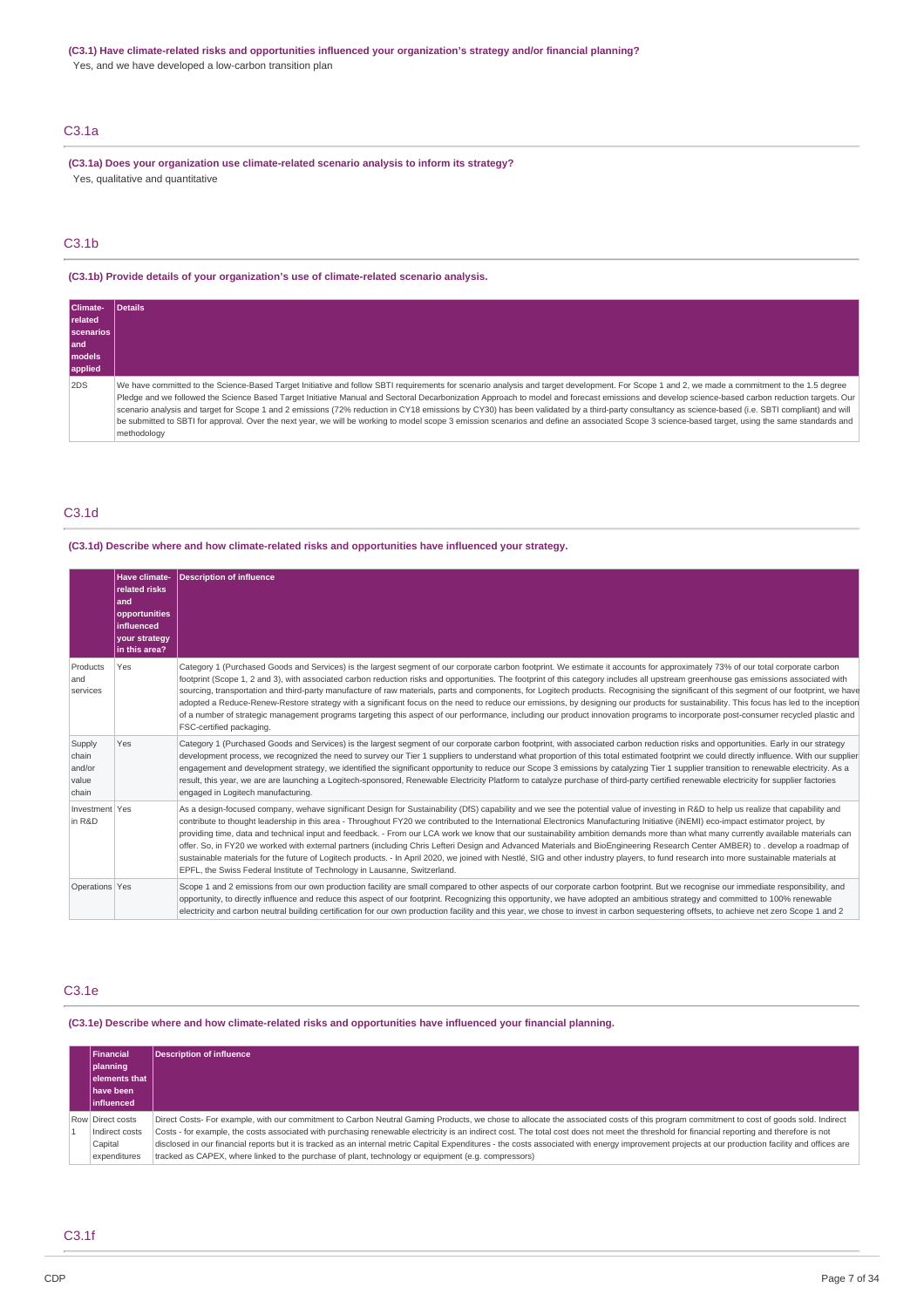#### (C3.1f) Provide any additional information on how climate-related risks and opportunities have influenced your strategy and financial planning (optional).

N/A

## C4. Targets and performance

C4.1

**(C4.1) Did you have an emissions target that was active in the reporting year?** Absolute target

### C4.1a

**(C4.1a) Provide details of your absolute emissions target(s) and progress made against those targets.**

**Target reference number** Abs 1 **Year target was set** 2019

**Target coverage** Company-wide

**Scope(s) (or Scope 3 category)** Scope 1+2 (market-based)

**Base year** 2018

**Covered emissions in base year (metric tons CO2e)** 5355

Covered emissions in base year as % of total base year emissions in selected Scope(s) (or Scope 3 category) 100

**Target year**

2030

**Targeted reduction from base year (%)**

72

**Covered emissions in target year (metric tons CO2e) [auto-calculated]** 1499.4

**Covered emissions in reporting year (metric tons CO2e)** 2848

**% of target achieved [auto-calculated]** 65.0223052183836

**Target status in reporting year** New

**Is this a science-based target?**

Yes, we consider this a science-based target, but this target has not been approved as science-based by the Science-Based Targets initiative

## **Please explain (including target coverage)**

In 2019 we committed to the Science based targets initiative (SBTI). Over the last year, we have developed our Scope 1 and 2 target in collaboration with Ecoact consultants who have reviewed and validated our target (as communicated here, and in our FY20 annual Sustainability Report) is science-based and aligned with SBTI requirements. We are working to develop our science-based Scope 3 target at present. When that target is developed (and validated by Ecoact) we will submit all targets to SBTI for formal approval. As noted in our Sustainability Report, this will occur early next year, to allow reporting of all targets (and SBTI approvals) as part of the next reporting cycle

## C4.2

**(C4.2) Did you have any other climate-related targets that were active in the reporting year?** Target(s) to increase low-carbon energy consumption or production

C4.2a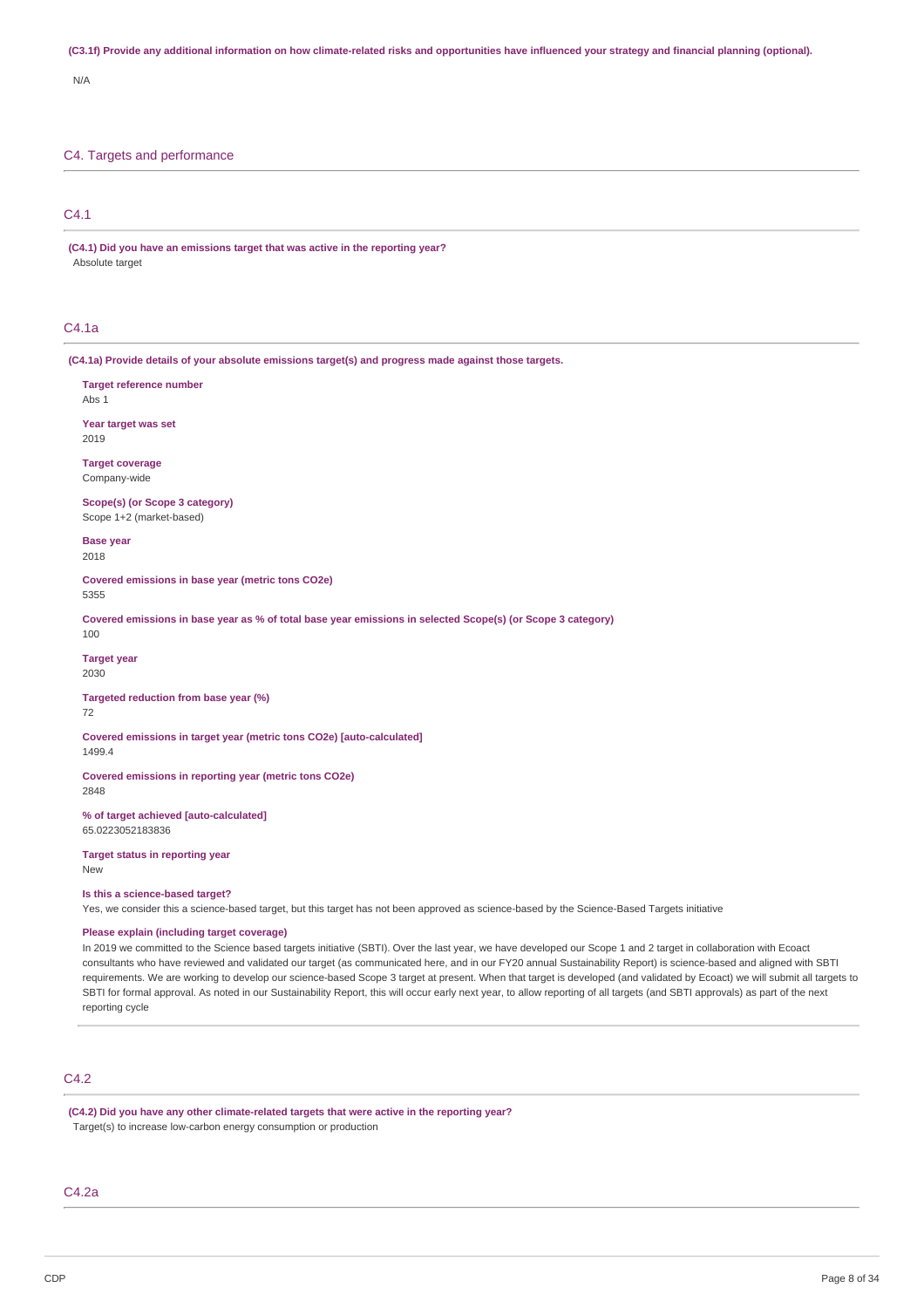**(C4.2a) Provide details of your target(s) to increase low-carbon energy consumption or production.**

**Target reference number** Low 1

**Year target was set** 2019

**Target coverage** Company-wide

**Target type: absolute or intensity** Absolute

**Target type: energy carrier** Electricity

**Target type: activity** Consumption

**Target type: energy source** Renewable energy source(s) only

**Metric (target numerator if reporting an intensity target)** Percentage

**Target denominator (intensity targets only)** <Not Applicable>

**Base year** 2015

**Figure or percentage in base year** 8

**Target year** 2030

**Figure or percentage in target year** 100

**Figure or percentage in reporting year** 88

**% of target achieved [auto-calculated]** 86.9565217391304

**Target status in reporting year** New

**Is this target part of an emissions target?**

We joined the RE100 initiative and committed to achieving 100% Renewable Electricity by 2030 The emission reductions that could be achieved by transitioning to RE100 were considered as part of devising our Scope 1 and 2 reduction target

**Is this target part of an overarching initiative?** RE100

## **Please explain (including target coverage)**

We joined the RE100 initiative and committed to achieving 100% Renewable Electricity by 2030 (CY30). This target applies to our whole organisation i.e. it is "company wide As well as our RE100 membership and commitment, we have also made the commitment to maintain year-on-year carbon neutral certification of production facility building (third party certified) and net zero scope 1 and 2 emissions. Our purchase of Renewable electricity significant contributes to the achievement of both company commitments

## C4.3

(C4.3) Did you have emissions reduction initiatives that were active within the reporting year? Note that this can include those in the planning and/or **implementation phases.**

Yes

## C4.3a

(C4.3a) Identify the total number of initiatives at each stage of development, and for those in the implementation stages, the estimated CO2e savings.

|                           | Number of initiatives | Total estimated annual CO2e savings in metric tonnes CO2e (only for rows marked *) |
|---------------------------|-----------------------|------------------------------------------------------------------------------------|
| Under investigation       |                       |                                                                                    |
| To be implemented*        |                       |                                                                                    |
| Implementation commenced* |                       |                                                                                    |
| Implemented*              |                       | 15019                                                                              |
| Not to be implemented     |                       |                                                                                    |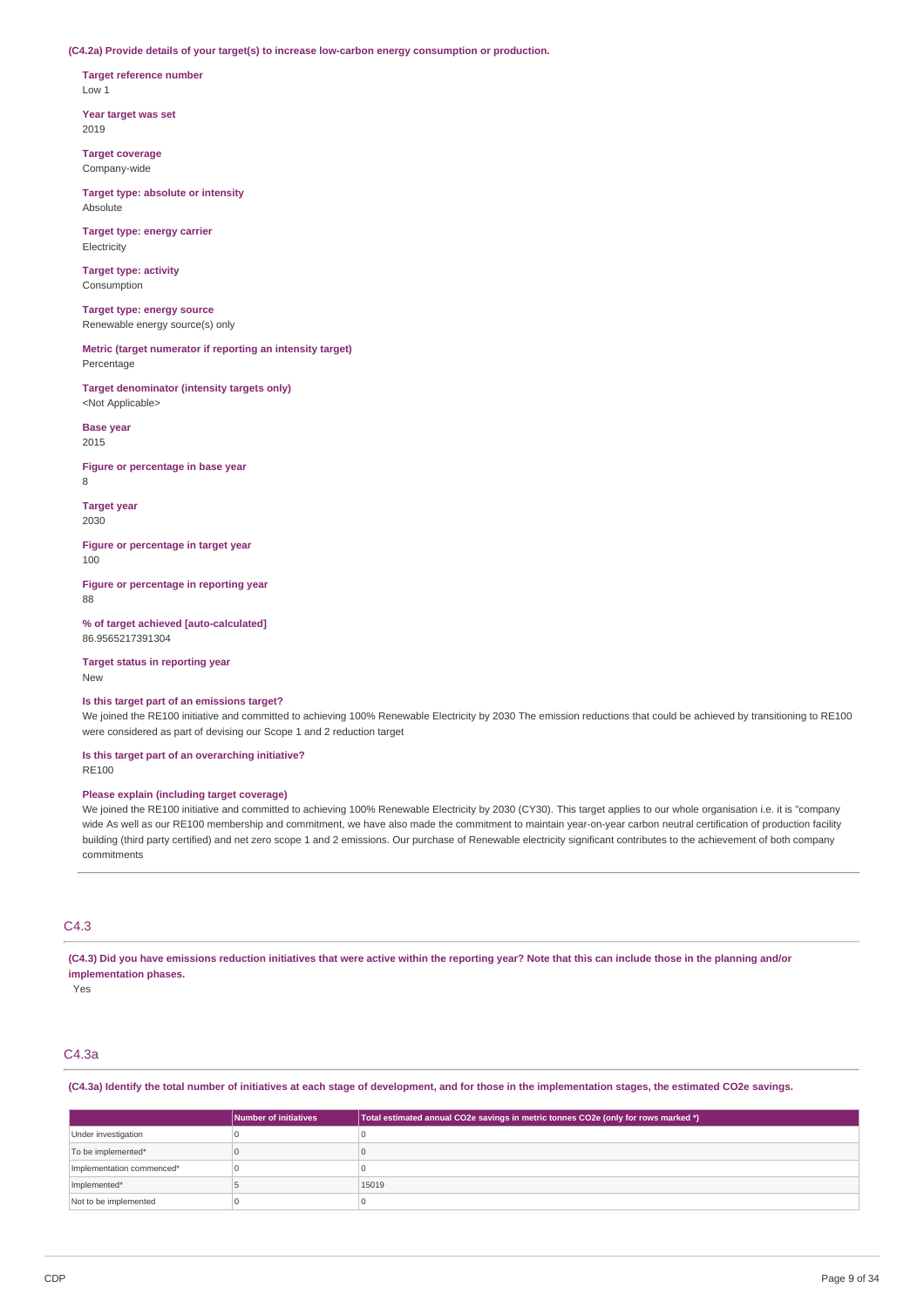204

**(C4.3b) Provide details on the initiatives implemented in the reporting year in the table below.**

## **Initiative category & Initiative type**

Energy efficiency in buildings Lighting

**Estimated annual CO2e savings (metric tonnes CO2e)**

**Scope(s)** Scope 2 (location-based)

### **Voluntary/Mandatory** Voluntary

**Annual monetary savings (unit currency – as specified in C0.4)** 36000

**Investment required (unit currency – as specified in C0.4)** 50000

**Payback period**

1-3 years

**Estimated lifetime of the initiative** 3-5 years

## **Comment**

Replaced about 4,500 lamps of T5 with LED lighting, led percentage in our manufacturing facility now up from 77% to 99.5%

**Initiative category & Initiative type**

Energy efficiency in production processes Compressed air

### **Estimated annual CO2e savings (metric tonnes CO2e)**

### 23

**Scope(s)** Scope 2 (location-based)

### **Voluntary/Mandatory**

Voluntary

**Annual monetary savings (unit currency – as specified in C0.4)** 3500

**Investment required (unit currency – as specified in C0.4)** 1800

**Payback period**

<1 year

## **Estimated lifetime of the initiative**

3-5 years

## **Comment**

Install a small compressor in the lab which is used instead of the big air compressor when factory shuts down, saving about 2% of the power consumption of air compressor in whole factory.

### **Initiative category & Initiative type**

Energy efficiency in buildings **Other, please specify (Building controls)** Other, please specify (Building controls)

### **Estimated annual CO2e savings (metric tonnes CO2e)**

22

## **Scope(s)**

Scope 2 (location-based)

# **Voluntary/Mandatory**

Voluntary

**Annual monetary savings (unit currency – as specified in C0.4)** 3900

**Investment required (unit currency – as specified in C0.4)** 4500

## **Payback period**

1-3 years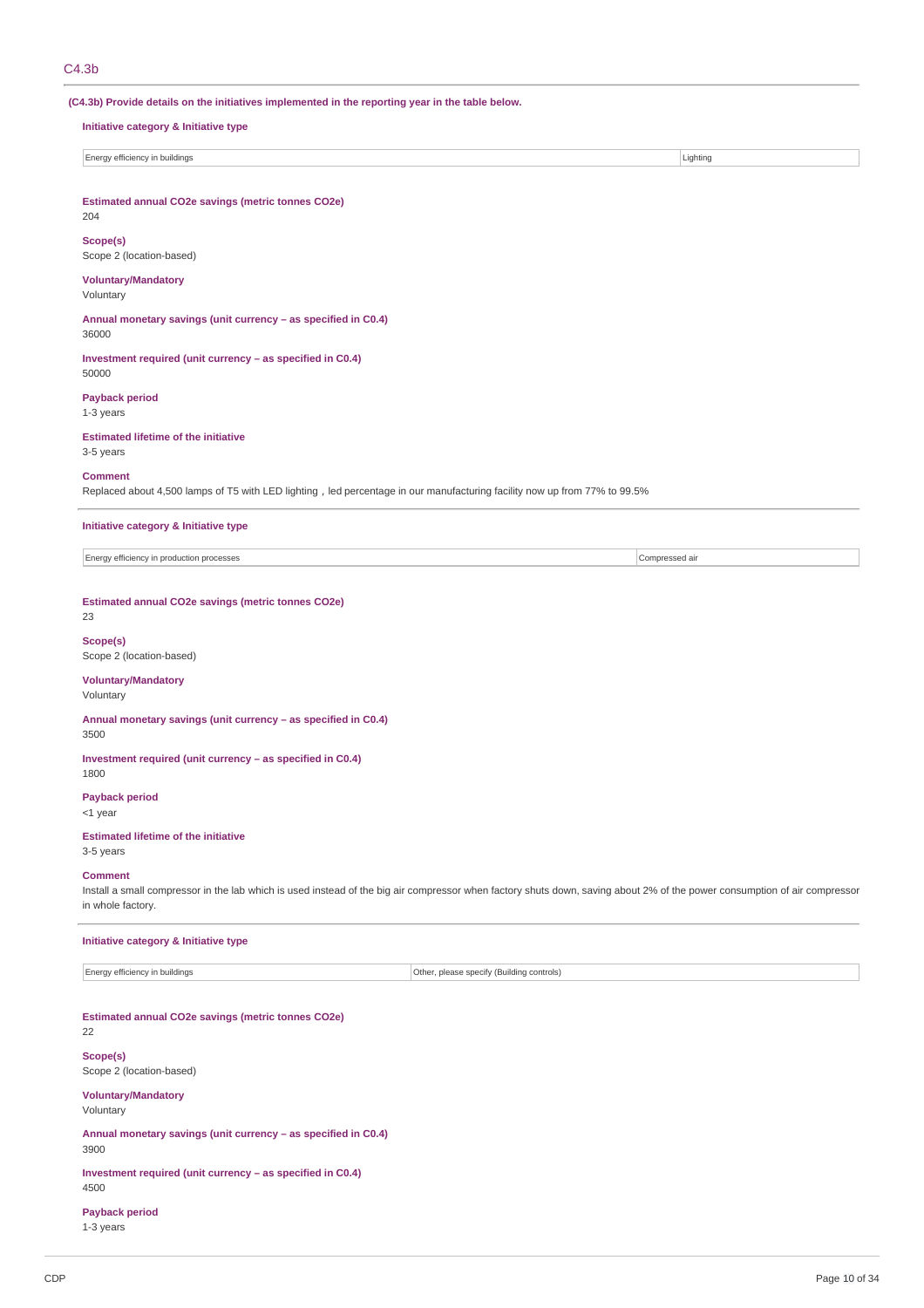#### **Estimated lifetime of the initiative**

3-5 years

#### **Comment**

Install time controllers for drinking water fountains, stairwell and public area lighting, automatic control working time on weekend

| Initiative category & Initiative type                                                                                  |            |  |  |  |
|------------------------------------------------------------------------------------------------------------------------|------------|--|--|--|
| Low-carbon energy consumption<br>Wind                                                                                  |            |  |  |  |
|                                                                                                                        |            |  |  |  |
| Estimated annual CO2e savings (metric tonnes CO2e)<br>14677                                                            |            |  |  |  |
| Scope(s)<br>Scope 2 (market-based)                                                                                     |            |  |  |  |
| <b>Voluntary/Mandatory</b><br>Voluntary                                                                                |            |  |  |  |
| Annual monetary savings (unit currency - as specified in C0.4)<br>0                                                    |            |  |  |  |
| Investment required (unit currency - as specified in C0.4)<br>103878                                                   |            |  |  |  |
| <b>Payback period</b><br>No payback                                                                                    |            |  |  |  |
| <b>Estimated lifetime of the initiative</b><br>1-2 years                                                               |            |  |  |  |
| <b>Comment</b><br>Renewable energy purchased in our manufacturing and offices mostly from IRECS. More details in C8.2e |            |  |  |  |
| Initiative category & Initiative type                                                                                  |            |  |  |  |
| Low-carbon energy consumption                                                                                          | Hydropower |  |  |  |

**Estimated annual CO2e savings (metric tonnes CO2e)**

### 93

0

**Scope(s)** Scope 2 (market-based)

# **Voluntary/Mandatory**

Voluntary

**Annual monetary savings (unit currency – as specified in C0.4)**

**Investment required (unit currency – as specified in C0.4)** 120000

**Payback period** No payback

**Estimated lifetime of the initiative** 1-2 years

#### **Comment**

Renewable energy purchased in our offices directly from the electricity providers. More details in C8.2e

## C4.3c

**(C4.3c) What methods do you use to drive investment in emissions reduction activities?**

| l Method                                                     | Comment                                                                                                                                                                     |
|--------------------------------------------------------------|-----------------------------------------------------------------------------------------------------------------------------------------------------------------------------|
| Financial optimization calculations                          | Decision-making related to our Energy and Greenhouse Gas Management Program is informed by robust cost-benefit analysis with the goal of optimising return<br>on investment |
| Employee engagement                                          | The Sustainability Team facilitates discussions with the Leadership Team and employees to share company performance and agree any investments and<br>actions needed         |
| Dedicated budget for other emissions reduction<br>activities | The Sustainability Team has a dedicated budget for emission reduction activities across the company                                                                         |
| Dedicated budget for other emissions reduction<br>activities | The Sustainability Team has a dedicated budget for emission reduction activities across the company                                                                         |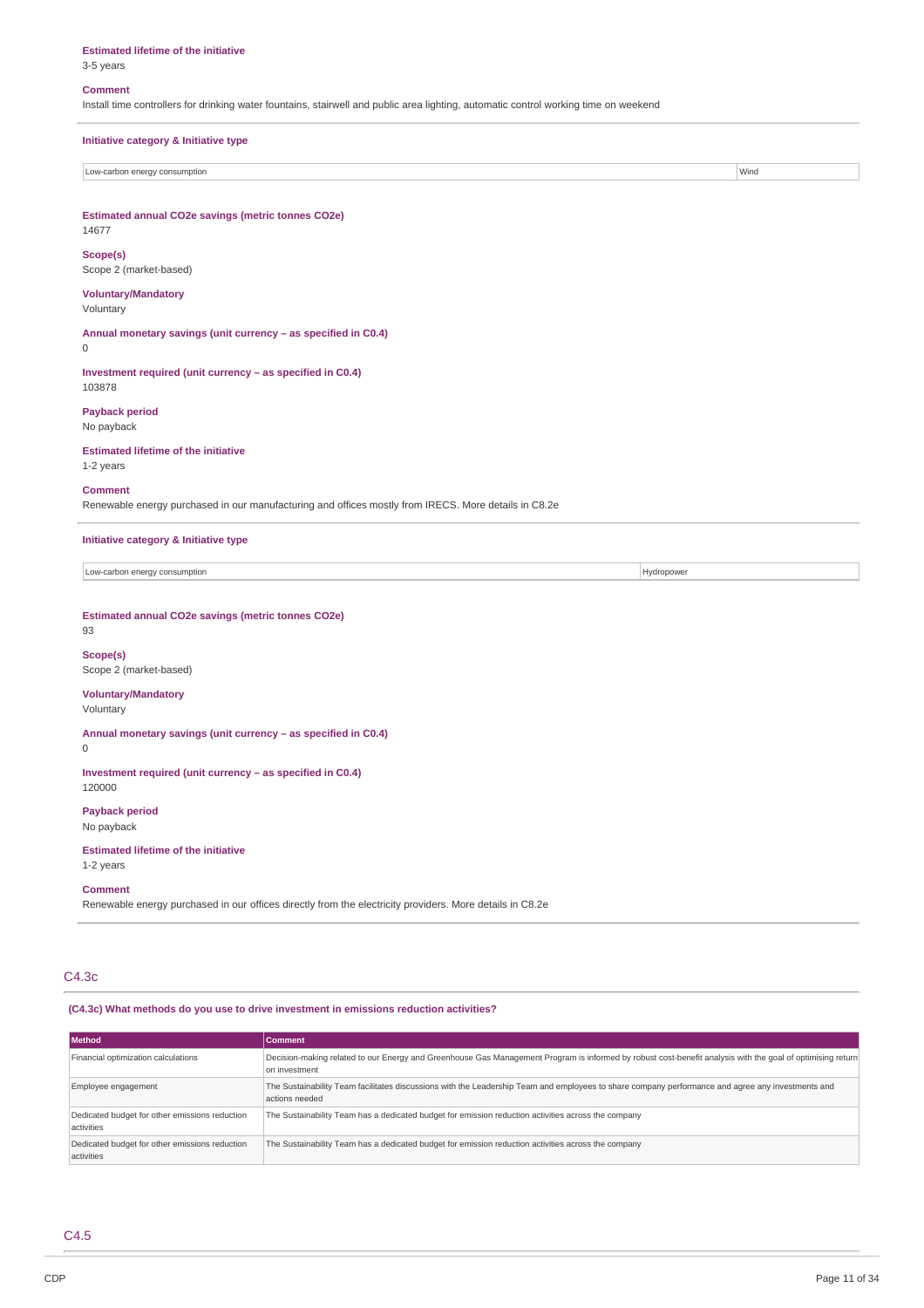## C5. Emissions methodology

### C5.1

**(C5.1) Provide your base year and base year emissions (Scopes 1 and 2).**

#### **Scope 1**

**Base year start** January 1 2018

### **Base year end** December 31 2018

**Base year emissions (metric tons CO2e)** 1114

#### **Comment**

Our Scope 1 includes the fuels and refrigerants used in our factory and gas used in our offices

### **Scope 2 (location-based)**

**Base year start**

January 1 2018

**Base year end** December 31 2018

**Base year emissions (metric tons CO2e)** 19511

#### **Comment**

Our Location based Scope 2 includes electricity usage in our own manufacturing and offices

## **Scope 2 (market-based)**

**Base year start** January 1 2018

**Base year end** December 31 2018

### **Base year emissions (metric tons CO2e)** 4242

#### **Comment**

Our Market based Scope 2 includes electricity usage in our own manufacturing and offices and also takes into account the Renewable electricity used

## C5.2

(C5.2) Select the name of the standard, protocol, or methodology you have used to collect activity data and calculate emissions. The Greenhouse Gas Protocol: A Corporate Accounting and Reporting Standard (Revised Edition)

### C6. Emissions data

## C6.1

**(C6.1) What were your organization's gross global Scope 1 emissions in metric tons CO2e?**

#### **Reporting year**

**Gross global Scope 1 emissions (metric tons CO2e)** 895 **Start date**

<Not Applicable>

### **End date** <Not Applicable>

**Comment**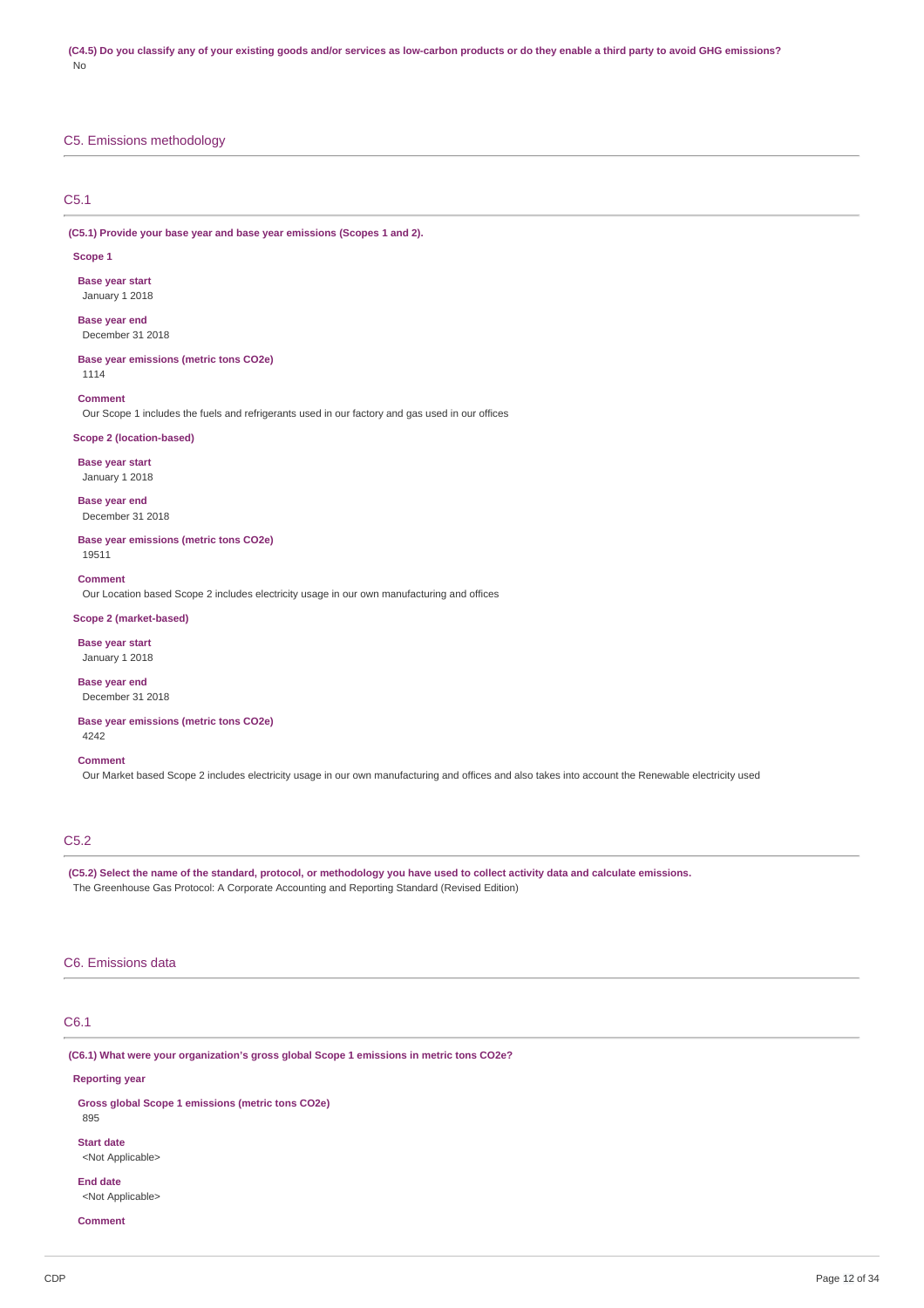## C6.2

### **(C6.2) Describe your organization's approach to reporting Scope 2 emissions.**

#### **Row 1**

**Scope 2, location-based** We are reporting a Scope 2, location-based figure

**Scope 2, market-based** We are reporting a Scope 2, market-based figure

#### **Comment**

## C6.3

**(C6.3) What were your organization's gross global Scope 2 emissions in metric tons CO2e?**

#### **Reporting year**

**Scope 2, location-based** 16724

#### **Scope 2, market-based (if applicable)** 1954

**Start date** <Not Applicable>

**End date** <Not Applicable>

**Comment**

## C6.4

(C6.4) Are there any sources (e.g. facilities, specific GHGs, activities, geographies, etc.) of Scope 1 and Scope 2 emissions that are within your selected reporting **boundary which are not included in your disclosure?**

No

## C6.5

**(C6.5) Account for your organization's gross global Scope 3 emissions, disclosing and explaining any exclusions.**

**Purchased goods and services**

**Evaluation status** Relevant, calculated

#### **Metric tonnes CO2e**

772830

#### **Emissions calculation methodology**

We estimate this segment of our footprint by surveying our Tier 1 Major Suppliers (to understand Tier 1 supplier manufacturing emissions) and by Life-Cycle Analysis studies of Logitech products (to estimate upstream manufacturing emissions). We launched our annual Supplier Carbon & Climate Survey in 2018, to capture CY17 carbon data. Our goal was to survey 80% of our Tier 1 suppliers, by spend. Since 2018, our survey scope and supplier response rate has increased year-on-year, as we have provided more guidance and training and encouraged suppliers to participate and respond. This year, we achieved our targets for survey scope, response rate and data accuracy. This year, we are inviting suppliers to join with us, to purchase renewable electricity and address their Scope 2 emissions and we are launching a Logitechsponsored, Renewable Electricity Platform to catalyze purchase of third-party certified renewable electricity for supplier factories engaged in Logitech manufacturing. To estimate the carbon footprint of upstream materials and manufacturers beyond our Tier 1 Major Suppliers, we use LCA modeling. We have completed internal LCA studies of representative products, across 24% of our Major Product Lines, using the Umberto(R) software platform, with Ecoinvent and GaBI datasets. We use assumptions to extrapolate insights and estimates for these products, to estimate the footprint of our entire portfolio.

### **Percentage of emissions calculated using data obtained from suppliers or value chain partners**

## 13

### **Please explain**

From the CDP guidance, we understand this section should be used to explain why a category is not relevant. In this case, the category is relevant. If this relates to explaining the % of emissions calculated using supplier data: 13% of the data comes from our supplier survey of Tier 1 suppliers, where they submit the energy and carbon data for their facilities and the allocation to Logitech manufacturing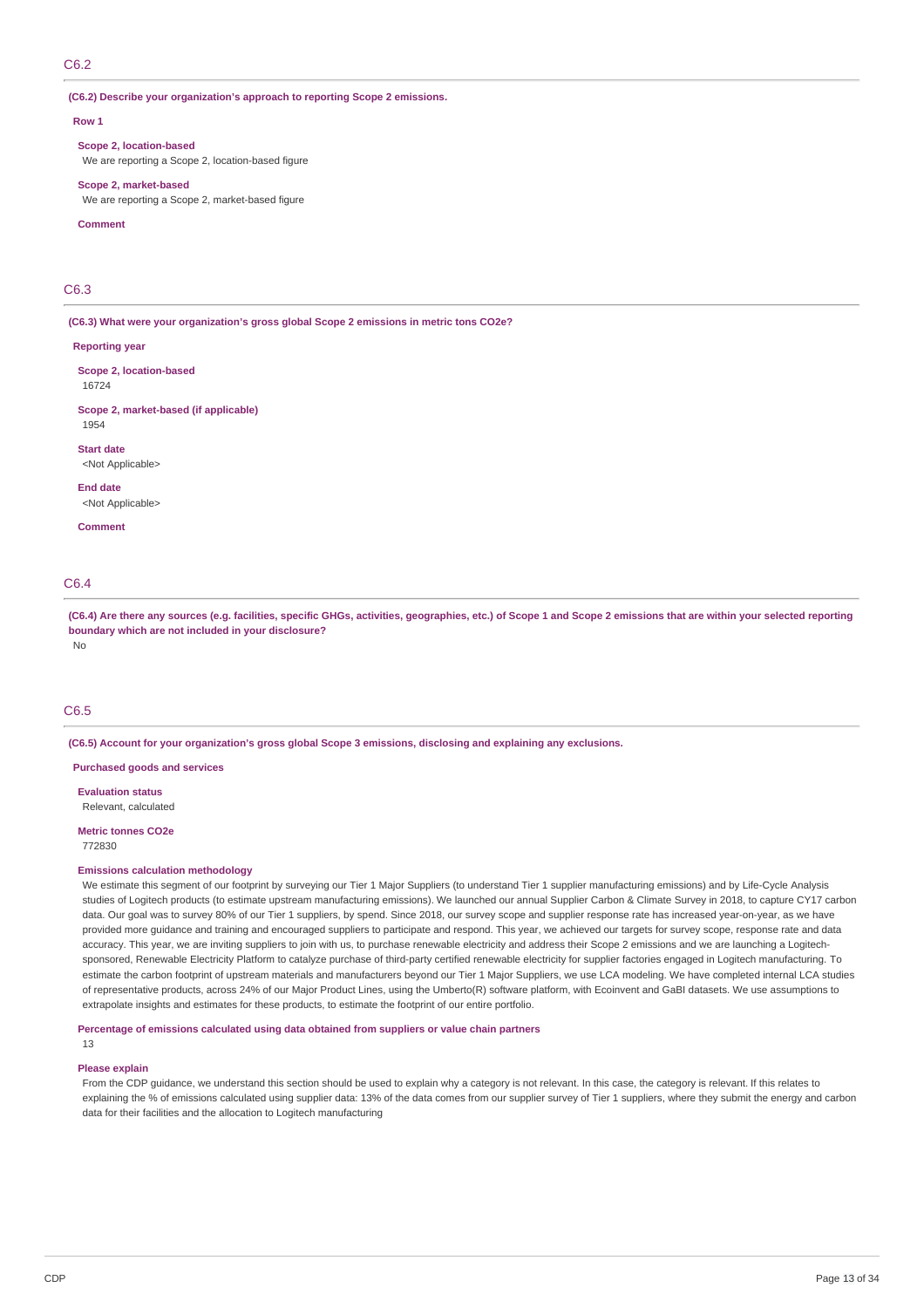#### **Evaluation status** Not relevant, calculated

**Metric tonnes CO2e**

20149

#### **Emissions calculation methodology**

Capital Goods is calculated taking into account cash flows from investing in purchase of property, plant and equipment (as reported in our 10k Report) and 2019 CEDA emission factors for "Other Industrial Machinery Manufacturing"

**Percentage of emissions calculated using data obtained from suppliers or value chain partners**

0

#### **Please explain**

When determining the relevance (or materiality) of GHG protocol categories, we consider a number of different dimensions including - Potential for Sustainability Impact: areas where we have a meaningful and significant impact and can influence meaningful change - Stakeholder Importance: aspects of our performance that are important to stakeholders and could influence their assessment of our performance or decision-making. Our materiality/relevance assessment indicates this is not a material aspect of our corporate carbon footprint because it is <2% of our total emissions, is not of specific or substantial interest to our stakeholders, and does not present a significant carbon reduction opportunity

#### **Fuel-and-energy-related activities (not included in Scope 1 or 2)**

**Evaluation status**

Not relevant, calculated

**Metric tonnes CO2e**

4738

### **Emissions calculation methodology**

Fuel and energy related activities (not included in Scope 1 & 2) fall under Category 3. This category comprises upstream emissions associated with purchased fuel and electricity (i.e. extraction, production and transportation of fuels and electricity by the reporting company or as consumers in generation of electricity. We review fuel and electricity usage at our production facility and offices and use Defra 2018/2019 emission factors (well to tank, where appropriate).

**Percentage of emissions calculated using data obtained from suppliers or value chain partners**

 $\theta$ 

### **Please explain**

When determining the relevance (or materiality) of GHG protocol categories, we consider a number of different dimensions including - Potential for Sustainability Impact: areas where we have a meaningful and significant impact and can influence meaningful change - Stakeholder Importance: aspects of our performance that are important to stakeholders and could influence their assessment of our performance or decision-making. Our materiality/relevance assessment indicates this is not a material aspect of our corporate carbon footprint because it is <2% of our total emissions, is not of specific or substantial interest to our stakeholders, and does not present a significant carbon reduction opportunity

### **Upstream transportation and distribution**

**Evaluation status**

Relevant, calculated

#### **Metric tonnes CO2e**

47375

### **Emissions calculation methodology**

Over the last two years, we have been working with the Smart Freight Centre (SFC), to develop a tool to collect, capture, and report the carbon footprint of our global distribution network. We call this tool the Logitech Logistics Carbon Calculator (LogiLoCC). The LogiLoCC has developed to reflect the GLEC Framework and greenhouse gas protocol methodology. To develop the LogiLoCC, we mapped the distribution routes that we use worldwide in kilometres, as well as the mode used to transport product on each route. The weight of product shipped on each route is then calculated, taking into account the distance (km), mode (air/road/ship) and emission factor for the lane. All emission factors are taken from the GLEC Framework, which is a best practice standard aligning with GHG Protocol requirements. In January 2020, the SFC finalized third-party certification of the LogiLoCC tool and our associated methodology and assumptions.

**Percentage of emissions calculated using data obtained from suppliers or value chain partners**

## **Please explain**

100

From the CDP guidance, we understand this section should be used to explain why a category is not relevant. In this case, the category is relevant. If this relates to explaining the % of emissions calculated using supplier data: To develop the LogiLoCC, we mapped the distribution routes that we use worldwide in kilometres, as well as the mode used to transport product on each route. This work was completed in collaboration with our distribution partners. The weight of product shipped on each route was then calculated by our own team taking into account the distance (km) and mode (air/road/ship) information provided by distributors, and we worked with the Smart Freight Centre (SFC), to apply the emission factors that SFC defined with contribution of real data from the shipping sector, during the development of the GLEC Framework (a best practice standard aligning with GHG Protocol requirements)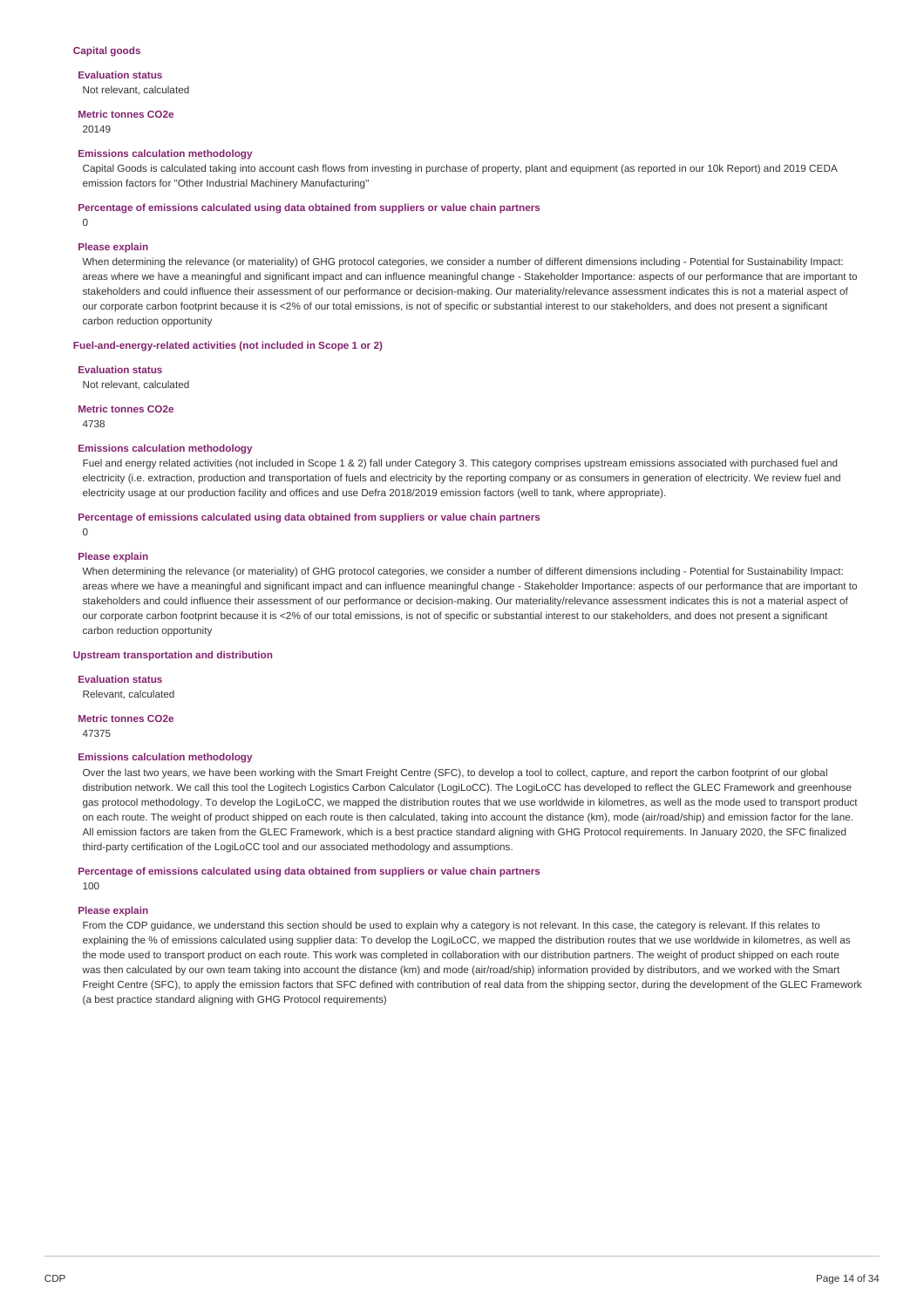### **Evaluation status**

Not relevant, calculated

#### **Metric tonnes CO2e**

35

#### **Emissions calculation methodology**

We track and report waste arising at our production facility. The carbon footprint of that waste is calculated by RSK Consultants, using appropriate emission factors, as part of arranging our third-party certified Carbon Neutral Building certification

#### **Percentage of emissions calculated using data obtained from suppliers or value chain partners**

0

#### **Please explain**

When determining the relevance (or materiality) of GHG protocol categories, we consider a number of different dimensions including - Potential for Sustainability Impact: areas where we have a meaningful and significant impact and can influence meaningful change - Stakeholder Importance: aspects of our performance that are important to stakeholders and could influence their assessment of our performance or decision-making. Our materiality/relevance assessment indicates this is not a material aspect of our corporate carbon footprint because it is <2% of our total emissions, is not of specific or substantial interest to our stakeholders, and does not present a significant carbon reduction opportunity

#### **Business travel**

**Evaluation status**

Not relevant, calculated

**Metric tonnes CO2e**

6167

### **Emissions calculation methodology**

Travel data is tracked and reported to Logitech, as part of the travel support services, provided by our Travel Operator.

### **Percentage of emissions calculated using data obtained from suppliers or value chain partners**

100

#### **Please explain**

When determining the relevance (or materiality) of GHG protocol categories, we consider a number of different dimensions including - Potential for Sustainability Impact: areas where we have a meaningful and significant impact and can influence meaningful change - Stakeholder Importance: aspects of our performance that are important to stakeholders and could influence their assessment of our performance or decision-making. Our materiality/relevance assessment indicates this is not a material aspect of our corporate carbon footprint because it is <2% of our total emissions, is not of specific or substantial interest to our stakeholders, and does not present a significant carbon reduction opportunity

#### **Employee commuting**

**Evaluation status** Not relevant, calculated

### **Metric tonnes CO2e**

12480

#### **Emissions calculation methodology**

We complete periodic employee surveys to estimate the distance, mode and vehicle/fuel-type associated with employee travel over the course of the vear

#### **Percentage of emissions calculated using data obtained from suppliers or value chain partners**

### **Please explain**

 $\Omega$ 

When determining the relevance (or materiality) of GHG protocol categories, we consider a number of different dimensions including - Potential for Sustainability Impact: areas where we have a meaningful and significant impact and can influence meaningful change - Stakeholder Importance: aspects of our performance that are important to stakeholders and could influence their assessment of our performance or decision-making. Our materiality/relevance assessment indicates this is not a material aspect of our corporate carbon footprint because it is <2% of our total emissions, is not of specific or substantial interest to our stakeholders, and does not present a significant carbon reduction opportunity

#### **Upstream leased assets**

**Evaluation status**

Not relevant, explanation provided

**Metric tonnes CO2e** <Not Applicable>

#### **Emissions calculation methodology**

<Not Applicable>

**Percentage of emissions calculated using data obtained from suppliers or value chain partners**

## <Not Applicable> **Please explain**

Not applicable. We do not have any upstream leased assets except for some small leased offices, which we choose to include in our Scope 1 and 2 inventory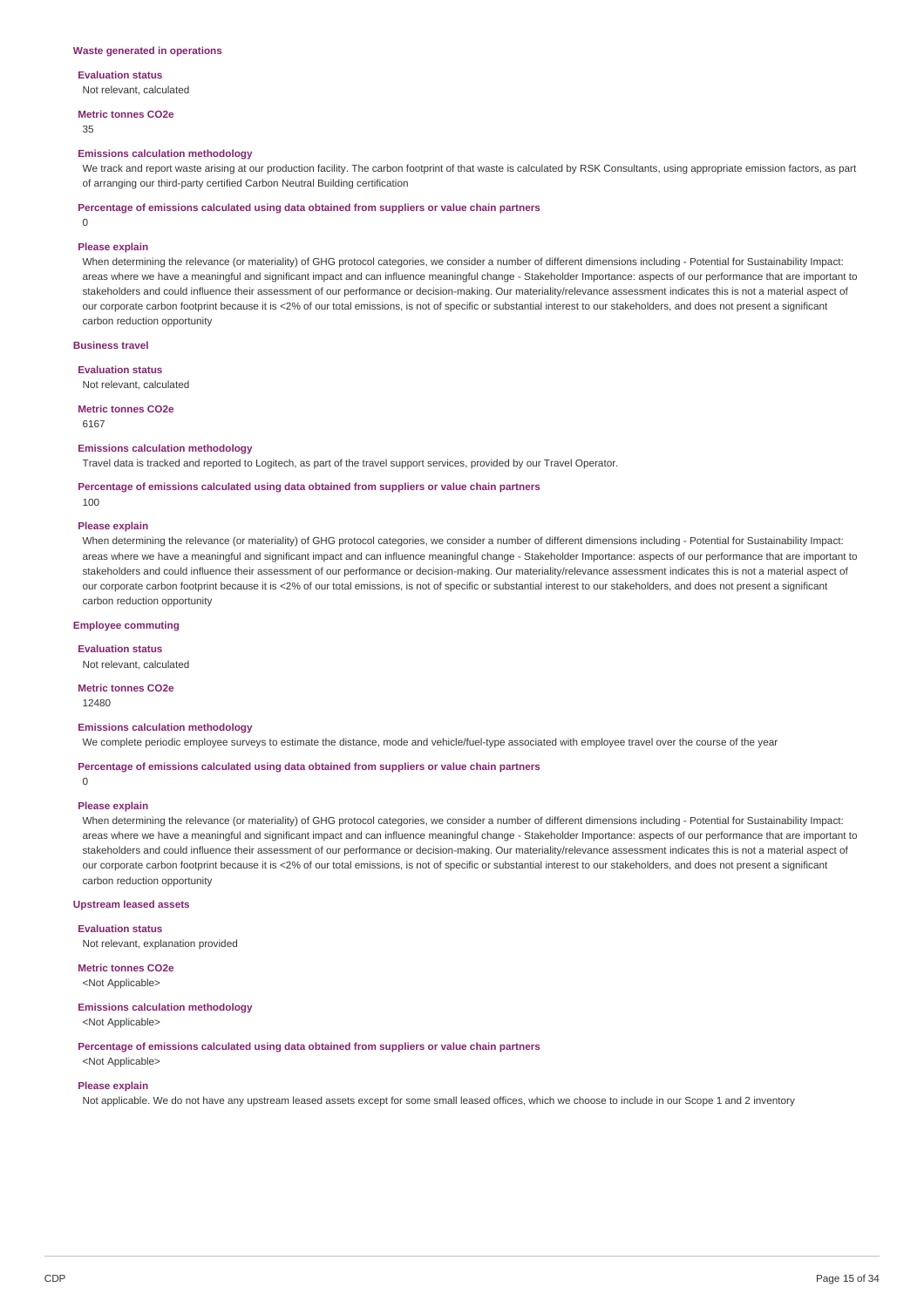**Evaluation status** Relevant, calculated

**Metric tonnes CO2e**

### 12440

### **Emissions calculation methodology**

Over the last two years, we have been working with the Smart Freight Centre (SFC), to develop a tool to collect, capture, and report the carbon footprint of our global distribution network. We call this tool the Logitech Logistics Carbon Calculator (LogiLoCC). The LogiLoCC has developed to reflect the GLEC Framework and greenhouse gas protocol methodology. To develop the LogiLoCC, we mapped the distribution routes that we use worldwide in kilometres, as well as the mode used to transport product on each route. The weight of product shipped on each route is then calculated, taking into account the distance (km), mode (air/road/ship) and emission factor for the lane. All emission factors are taken from the GLEC Framework, which is a best practice standard aligning with GHG Protocol requirements. In January 2020, the SFC finalized third-party certification of the LogiLoCC tool and our associated methodology and assumptions.

#### **Percentage of emissions calculated using data obtained from suppliers or value chain partners**

100

#### **Please explain**

When determining the relevance (or materiality) of GHG protocol categories, we consider a number of different dimensions including - Potential for Sustainability Impact: areas where we have a meaningful and significant impact and can influence meaningful change - Stakeholder Importance: aspects of our performance that are important to stakeholders and could influence their assessment of our performance or decision-making. Our materiality/relevance assessment indicates this is not a material aspect of our corporate carbon footprint because it is <2% of our total emissions, is not of specific or substantial interest to our stakeholders, and does not present a significant carbon reduction opportunity

#### **Processing of sold products**

#### **Evaluation status**

Not relevant, explanation provided

#### **Metric tonnes CO2e**

<Not Applicable>

#### **Emissions calculation methodology**

<Not Applicable>

**Percentage of emissions calculated using data obtained from suppliers or value chain partners**

<Not Applicable>

#### **Please explain**

Logitech does not sell intermediary products and therefore does not have any emissions associated with Processing of Sold Products

### **Use of sold products**

**Evaluation status** Relevant, calculated

## **Metric tonnes CO2e**

115815

#### **Emissions calculation methodology**

This segment of our footprint is currently estimated by LCA modeling. We have completed internal LCA studies of representative products, across 24% of our Major Product Lines, using the Umberto(R) software platform, with Ecoinvent and GaBI datasets. We use assumptions to extrapolate insights and estimates for these products, to estimate the footprint of our entire portfolio.

#### **Percentage of emissions calculated using data obtained from suppliers or value chain partners**

 $\overline{0}$ 

### **Please explain**

From the CDP guidance, we understand this section should be used to explain why a category is not relevant. In this case, the category is relevant.

### **End of life treatment of sold products**

#### **Evaluation status**

Relevant, calculated

#### **Metric tonnes CO2e**

58952

## **Emissions calculation methodology**

This category captures the carbon footprint associated with end-of-life treatment of Logitech products, batteries and packaging. We currently estimate it accounts for approximately 6% of our corporate carbon footprint. To generate that estimate, we reviewed our global sales network and the maturity and current status of recycling laws, infrastructure, technology and capability in our Major Countries of Sale. We assumed the worst-case scenario in many areas, recognizing the challenges associated with the recycling of small consumer electronics. As noted in the End of Life Recycling section of this report, we will be tackling this aspect of our footprint with strategies to increase collection and recovery rates and as noted in the Design for Sustainability section, we are also developing tools and strategies to help product teams optimize product recyclability and circularity.

### **Percentage of emissions calculated using data obtained from suppliers or value chain partners**

 $\Omega$ 

### **Please explain**

From the CDP guidance, we understand this section should be used to explain why a category is not relevant. In this case, the category is relevant.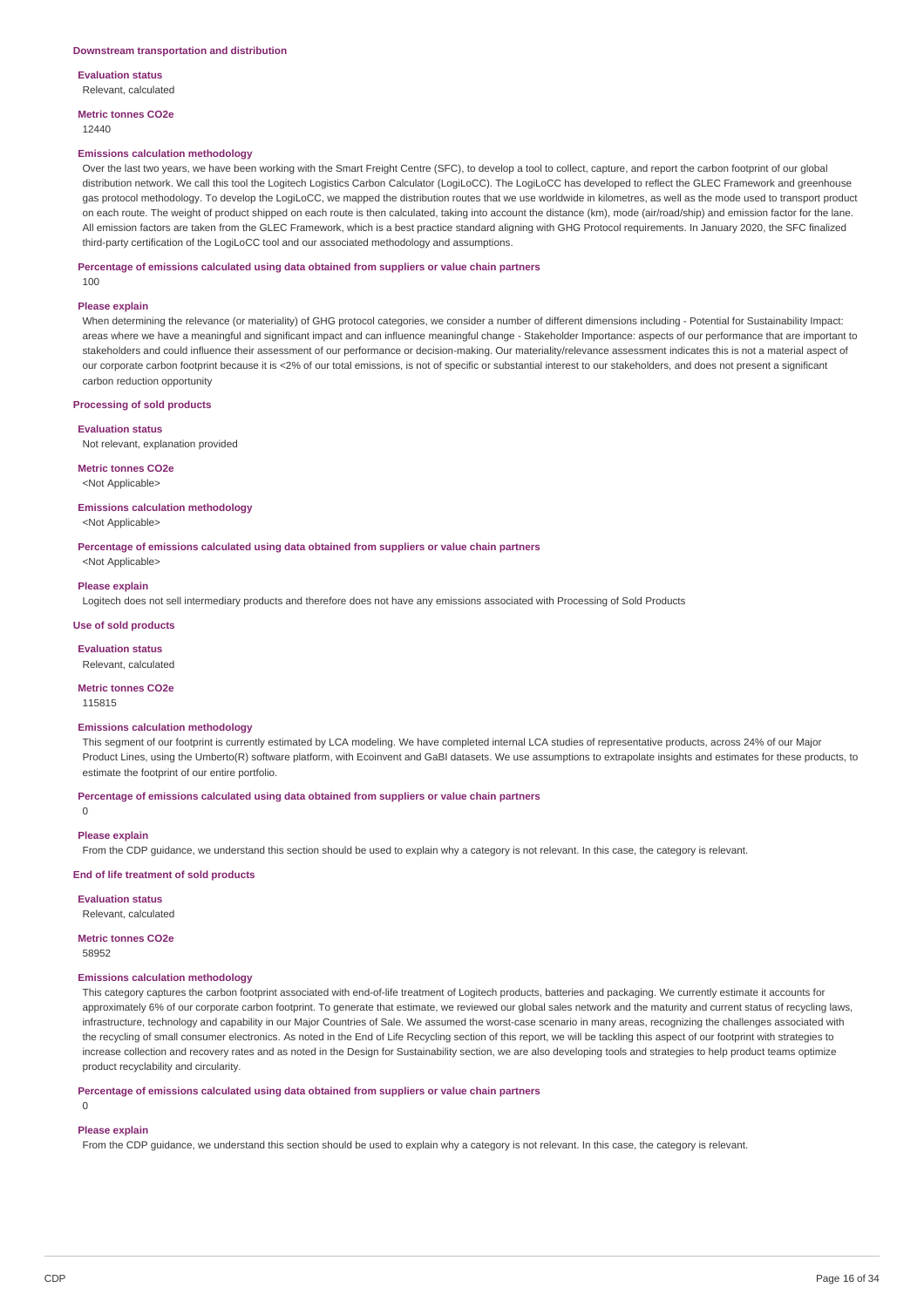#### **Downstream leased assets**

**Evaluation status** Not relevant, explanation provided

**Metric tonnes CO2e** <Not Applicable>

#### **Emissions calculation methodology**

<Not Applicable>

### **Percentage of emissions calculated using data obtained from suppliers or value chain partners** <Not Applicable>

### **Please explain**

Not Applicable: We do not have downstream leased assets

#### **Franchises**

**Evaluation status** Not relevant, explanation provided

**Metric tonnes CO2e** <Not Applicable>

### **Emissions calculation methodology**

<Not Applicable>

#### **Percentage of emissions calculated using data obtained from suppliers or value chain partners** <Not Applicable>

**Please explain** Not Applicable: We do not have franchises

#### **Investments**

**Evaluation status** Not relevant, explanation provided

**Metric tonnes CO2e** <Not Applicable>

#### **Emissions calculation methodology**

<Not Applicable>

**Percentage of emissions calculated using data obtained from suppliers or value chain partners** <Not Applicable>

### **Please explain**

This category is not relevant because relevant emissions are included in Scope 1 and 2

## **Other (upstream)**

**Evaluation status** Not relevant, explanation provided

**Metric tonnes CO2e** <Not Applicable>

# **Emissions calculation methodology**

<Not Applicable>

**Percentage of emissions calculated using data obtained from suppliers or value chain partners** <Not Applicable>

#### **Please explain**

This category is not relevant. All upstream emissions are reported above

## **Other (downstream)**

**Evaluation status** Not relevant, explanation provided

## **Metric tonnes CO2e**

<Not Applicable>

#### **Emissions calculation methodology** <Not Applicable>

**Percentage of emissions calculated using data obtained from suppliers or value chain partners** <Not Applicable>

## **Please explain**

This category is not relevant. All upstream emissions are reported above

## C6.7

**(C6.7) Are carbon dioxide emissions from biogenic carbon relevant to your organization?**

No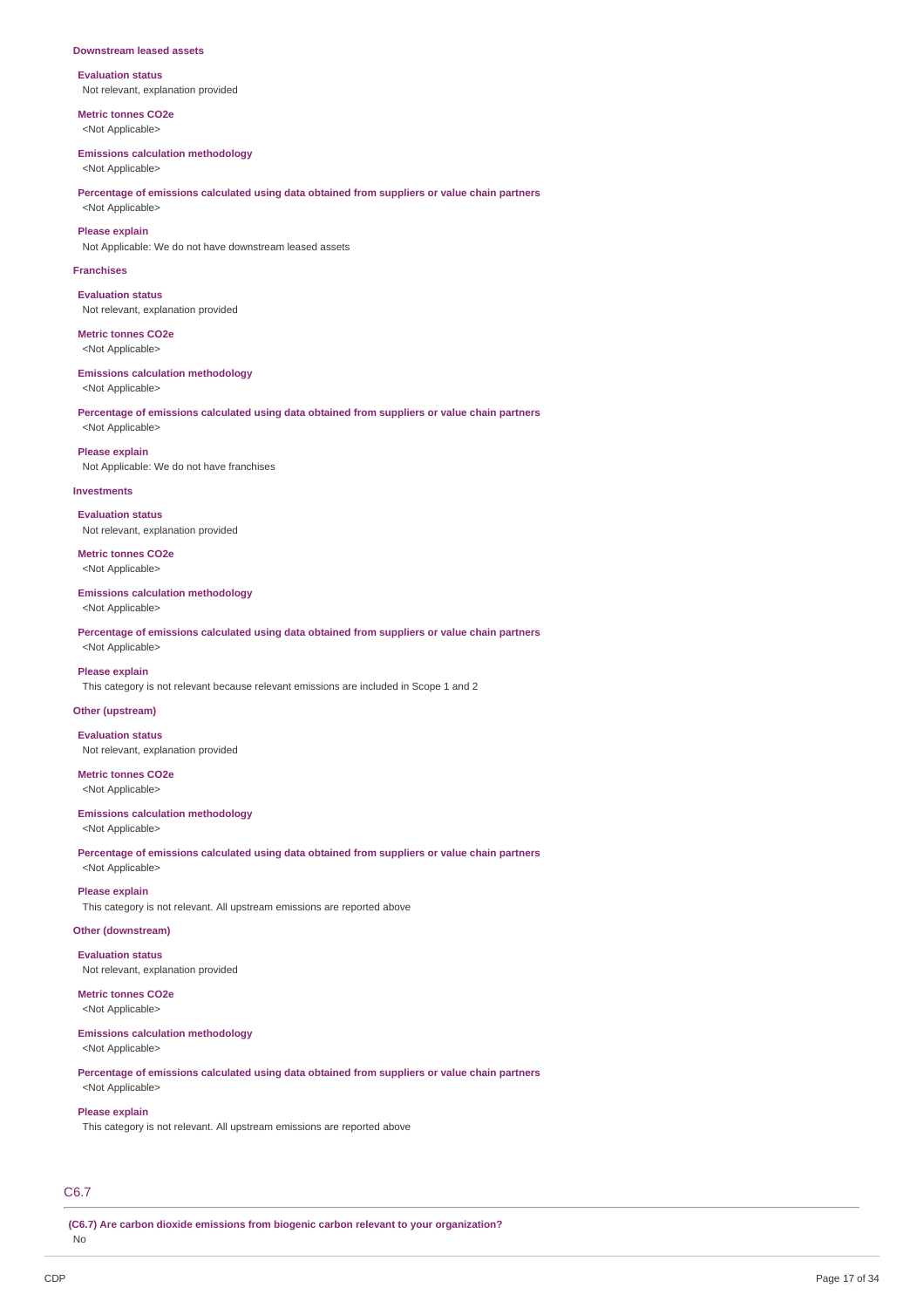## C6.10

(C6.10) Describe your gross global combined Scope 1 and 2 emissions for the reporting year in metric tons CO2e per unit currency total revenue and provide any **additional intensity metrics that are appropriate to your business operations.**

## **Intensity figure**

1.45

**Metric numerator (Gross global combined Scope 1 and 2 emissions, metric tons CO2e)**

# 2848

### **Metric denominator**

Other, please specify (Carbon intensity is calculated in consideration unit revenue from our own operations. Note: we exclude Logitech revenue from Joint Design Manufacturers and Contract Manufacturing, because emissions from these sources are Scope 3)

**Metric denominator: Unit total** 1969390000

**Scope 2 figure used** Market-based

### **% change from previous year**

49

**Direction of change** Decreased

#### **Reason for change**

We increased our purchase of renewable electricity (up from 73% of worldwide demand to 88% in CY19) We improved efficiency at our production facility and offices e.g. upgrading lighting and building controls As a result we have decoupled revenue growth from our carbon footprint. Revenue increases in CY19 were not accompanied by an increase in our footprint Carbon intensity is calculated in consideration unit revenue from our own operations. We exclude Logitech revenue from Joint design manufacturers and Contract Manufacturing, as emissions from these sources are Scope 3

### C7. Emissions breakdowns

## C7.1

**(C7.1) Does your organization break down its Scope 1 emissions by greenhouse gas type?** Yes

### C7.1a

(C7.1a) Break down your total gross global Scope 1 emissions by greenhouse gas type and provide the source of each used greenhouse warming potential **(GWP).**

| Greenhouse gas  | Scope 1 emissions (metric tons of CO2e) | <b>GWP Reference</b>                           |
|-----------------|-----------------------------------------|------------------------------------------------|
| CO2             | 470                                     | IPCC Fourth Assessment Report (AR4 - 100 year) |
| CH4             | 0.63                                    | IPCC Fourth Assessment Report (AR4 - 100 year) |
| N <sub>20</sub> | 0.58                                    | IPCC Fourth Assessment Report (AR4 - 100 year) |
| <b>HFCs</b>     | 424                                     | IPCC Fourth Assessment Report (AR4 - 100 year) |

### C7.2

#### **(C7.2) Break down your total gross global Scope 1 emissions by country/region.**

| <b>Country/Region</b>                 | Scope 1 emissions (metric tons CO2e) |  |
|---------------------------------------|--------------------------------------|--|
| China                                 | 471                                  |  |
| United States of America              | 358.65                               |  |
| Ireland                               | 37.94                                |  |
| Netherlands                           | 26.2                                 |  |
| Democratic People's Republic of Korea | 1.56                                 |  |

## C7.3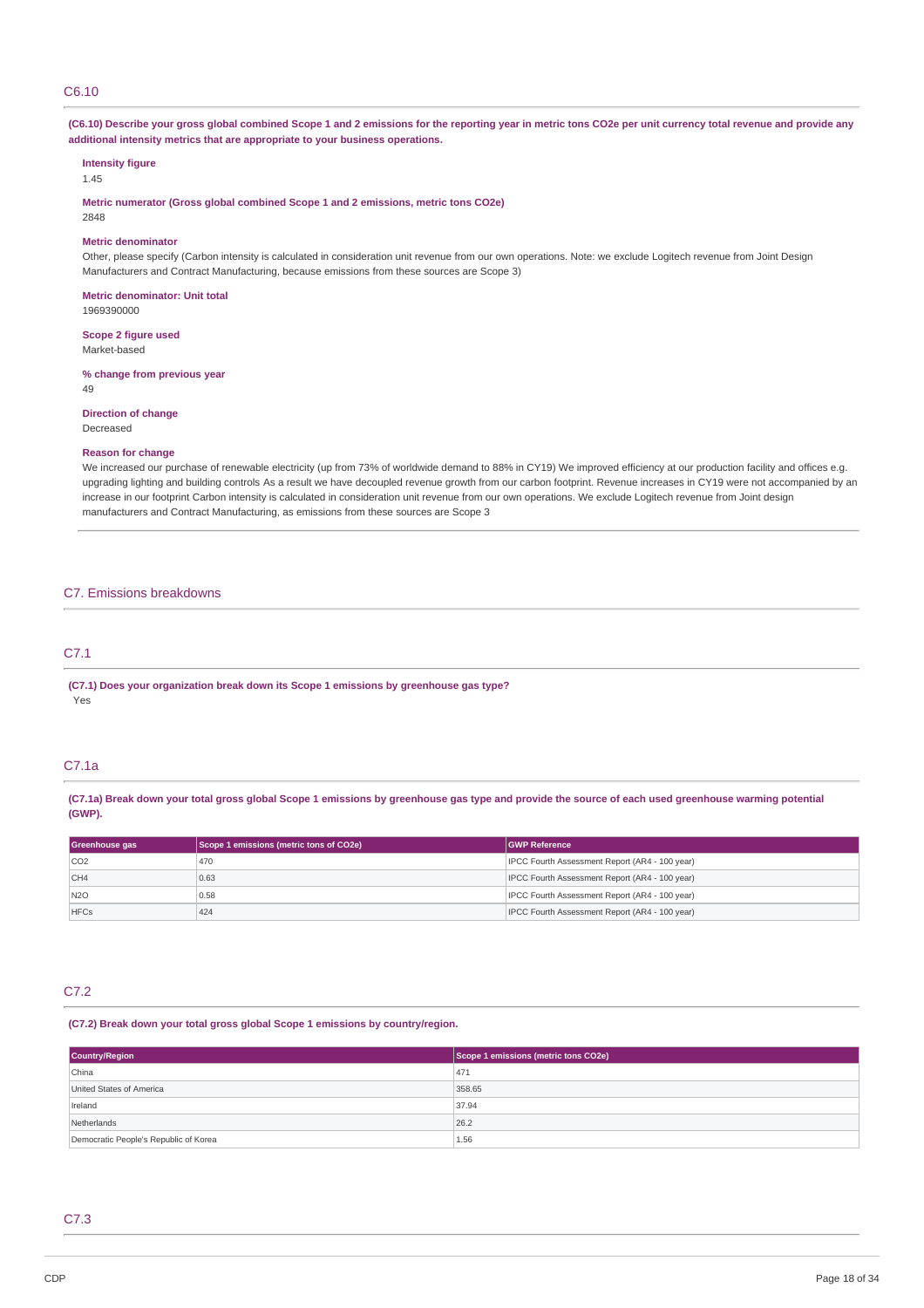By activity

## C7.3a

## **(C7.3a) Break down your total gross global Scope 1 emissions by business division.**

| <b>Business division</b>              | Scope 1 emissions (metric ton CO2e) |
|---------------------------------------|-------------------------------------|
| Americas (AMR)                        | 359                                 |
| Europe, Middle East and Africa (EMEA) | 64.14                               |
| Asia Pacific (APJ)                    | 472                                 |

## C7.3c

## **(C7.3c) Break down your total gross global Scope 1 emissions by business activity.**

| <b>Activity</b>                                                                                           | Scope 1 emissions (metric tons CO2e) |
|-----------------------------------------------------------------------------------------------------------|--------------------------------------|
| Fuel- Diesel Type- From Mobile and Stationary Combustion Activity- Power generators                       | 21                                   |
| Fuel- Petrol Type- From Mobile Combustion Activity- Company Vehicles                                      | 25                                   |
| Fuel-HFC-134a Type-From HFC Sources Activity- Used in Chillers in factory for HVAC                        | 235                                  |
| Fuel-HCFC-22 Type-From HFC Sources Activity- Used for Heat-pump of HVAC and small AC units in the factory | 190                                  |
| Fuel- Natural Gas Activity- Used for heating in offices                                                   | 424                                  |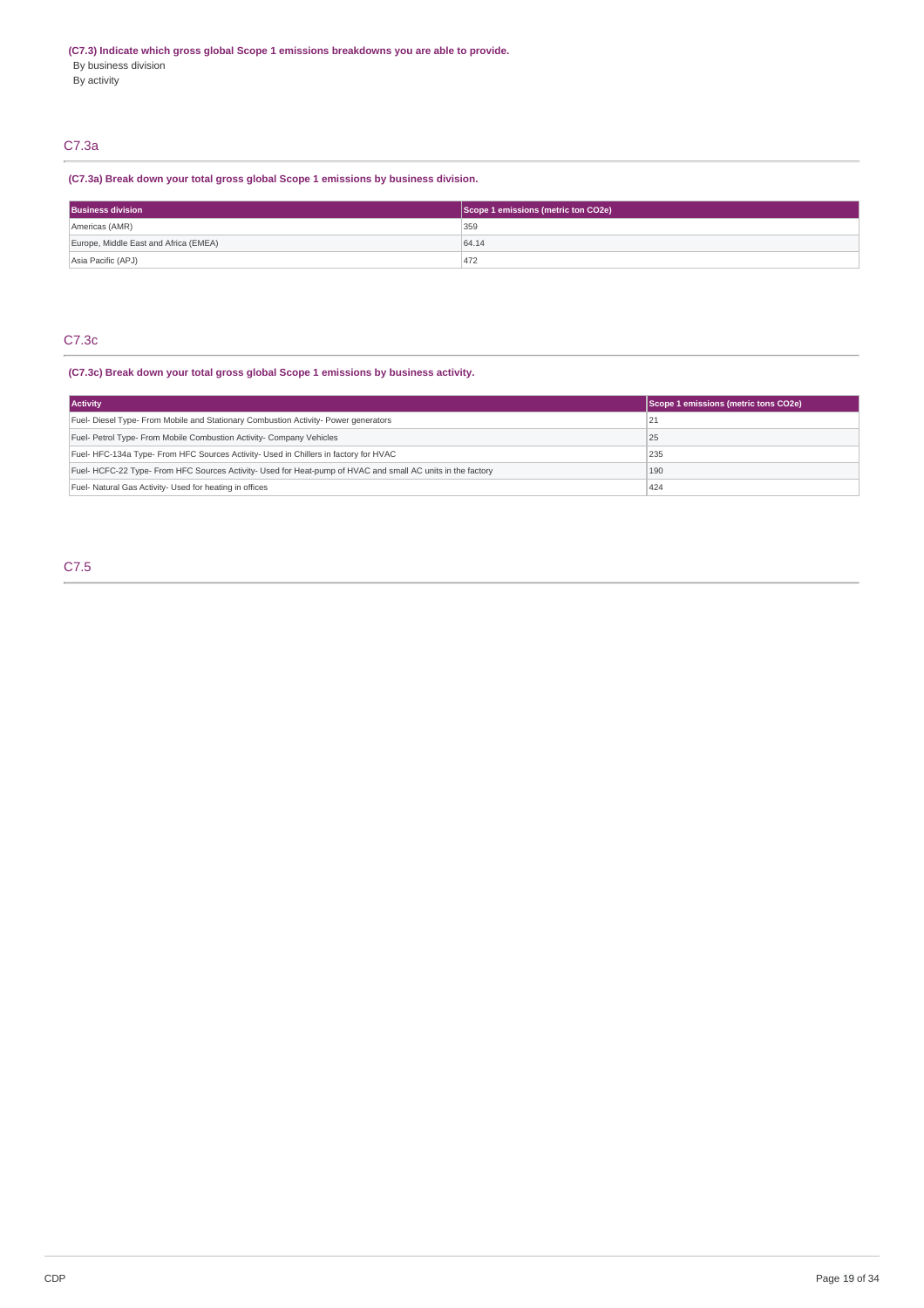### **(C7.5) Break down your total gross global Scope 2 emissions by country/region.**

| <b>Country/Region</b>                                   | Scope 2, location-based Scope 2, market-based<br>(metric tons CO2e) | (metric tons CO2e)  | Purchased and consumed electricity,<br>heat, steam or cooling (MWh) | Purchased and consumed low-carbon electricity, heat, steam or cooling<br>accounted for in Scope 2 market-based approach (MWh) |  |
|---------------------------------------------------------|---------------------------------------------------------------------|---------------------|---------------------------------------------------------------------|-------------------------------------------------------------------------------------------------------------------------------|--|
| United States of America                                | 1040.57                                                             |                     | 3933.79                                                             | 3931.55                                                                                                                       |  |
| China<br>13729.9                                        |                                                                     | 257.06              | 21908.14                                                            | 21498.07                                                                                                                      |  |
| Argentina                                               | 5.53                                                                | 6                   | 14.7                                                                | O                                                                                                                             |  |
| Australia                                               | 18.03                                                               | 18.03               | 23.77                                                               | $\overline{0}$                                                                                                                |  |
| Brazil                                                  | 3.61                                                                | 3.61                | 30.1                                                                | O                                                                                                                             |  |
| Finland                                                 | 1.35                                                                | 1.35                | 11.62                                                               | 0                                                                                                                             |  |
| Belgium                                                 | 1.25                                                                | 1.25                | 7.28                                                                | O                                                                                                                             |  |
| Austria                                                 | 0.85                                                                | 0.85                | 5.6                                                                 | O                                                                                                                             |  |
| Croatia                                                 | $1\,$                                                               | $\,1\,$             | 2.24                                                                | O                                                                                                                             |  |
| Denmark                                                 | 0.46                                                                | 0.46                | 2.24                                                                | 0                                                                                                                             |  |
| Taiwan, Greater China                                   | 827.83                                                              | 827.83              | 1408.12                                                             | ۱o                                                                                                                            |  |
| Switzerland                                             | 13.8                                                                | 1.52                | 495                                                                 | 440.11                                                                                                                        |  |
| India                                                   | 509.23                                                              | 509.23              | 702                                                                 | 0                                                                                                                             |  |
| Ireland                                                 | 163.95                                                              | $\overline{0}$      | 396.59                                                              | 396.59                                                                                                                        |  |
| Netherlands                                             | 88.47                                                               | 22.1                | 190.58                                                              | 142.98                                                                                                                        |  |
| Japan                                                   | 62.44                                                               | 62.44               | 114.82                                                              | $\overline{0}$                                                                                                                |  |
| Democratic People's Republic<br>of Korea                | 44.57                                                               | 44.57               | 85.47                                                               | $\overline{0}$                                                                                                                |  |
| Germany                                                 | 14.94                                                               | $\mathsf{O}\xspace$ | 33.44                                                               | 33.44                                                                                                                         |  |
| Mexico                                                  | 33.41                                                               | 33.41               | 71.96                                                               | 0                                                                                                                             |  |
| United Kingdom of Great<br>Britain and Northern Ireland | 17.67                                                               | 17.67               | 64                                                                  | $\overline{0}$                                                                                                                |  |
| France                                                  | 2.75                                                                | 2.75                | 52.58                                                               | 0                                                                                                                             |  |
| Russian Federation                                      | 13.75                                                               | 13.75               | 38.42                                                               | $ 0\rangle$                                                                                                                   |  |
| Italy                                                   | 12.5                                                                | 12.5                | 37.8                                                                | 0                                                                                                                             |  |
| Malaysia                                                | 23.34                                                               | 23.34               | 35.64                                                               | l O                                                                                                                           |  |
| Sweden                                                  | 0.38                                                                | 0.38                | 31.35                                                               | ۱o                                                                                                                            |  |
| Spain                                                   | 8.55                                                                | 8.55                | 34.8                                                                | l O                                                                                                                           |  |
| Poland                                                  | 23.09                                                               | 23.09               | 32.09                                                               | O                                                                                                                             |  |
| New Zealand                                             | 3.25                                                                | 3.25                | 31.02                                                               | 0                                                                                                                             |  |
| Singapore                                               | 11.8                                                                | 11.8                | 29.99                                                               | 0                                                                                                                             |  |
| United Arab Emirates                                    | 14.34                                                               | 14.34               | 21.7                                                                | $\overline{0}$                                                                                                                |  |
| Indonesia                                               | 12                                                                  | 11.51               | 15.79                                                               | O                                                                                                                             |  |
| Turkey                                                  | 6.83                                                                | 6.83                | 14.7                                                                | O                                                                                                                             |  |
| Norway                                                  | 0.09                                                                | 0.09                | 11.3                                                                | O                                                                                                                             |  |
| Thailand                                                | 4.28                                                                | 4.28                | 8.97                                                                | $\overline{0}$                                                                                                                |  |
| South Africa                                            | $\overline{4}$                                                      | $\overline{4}$      | 4.2                                                                 | O                                                                                                                             |  |
| Greece                                                  | 1.17                                                                | 1.17                | 2.24                                                                | 0                                                                                                                             |  |
| Romania                                                 | $\overline{1}$                                                      | 0.72                | 2.24                                                                | O                                                                                                                             |  |
| Viet Nam                                                | $\overline{1}$                                                      | $\mathbf 1$         | 2.1                                                                 | 0                                                                                                                             |  |
| Philippines                                             | $1.1\,$                                                             | 1.1                 | $\overline{2}$                                                      | 0                                                                                                                             |  |
| Chile                                                   | 0.14                                                                | 0.14                | 0.32                                                                | ۱o                                                                                                                            |  |

## C7.6

**(C7.6) Indicate which gross global Scope 2 emissions breakdowns you are able to provide.** By business division

By activity

## C7.6a

**(C7.6a) Break down your total gross global Scope 2 emissions by business division.**

| <b>Business division</b>              | Scope 2, location-based (metric tons CO2e) | Scope 2, market-based (metric tons CO2e) |
|---------------------------------------|--------------------------------------------|------------------------------------------|
| Americas (AMR)                        | 1083                                       | 44                                       |
| Asia Pacific and Japan (APJ)          | 15249                                      | 1776                                     |
| Europe, Middle East and Africa (EMEA) | 392                                        | 134                                      |

## C7.6c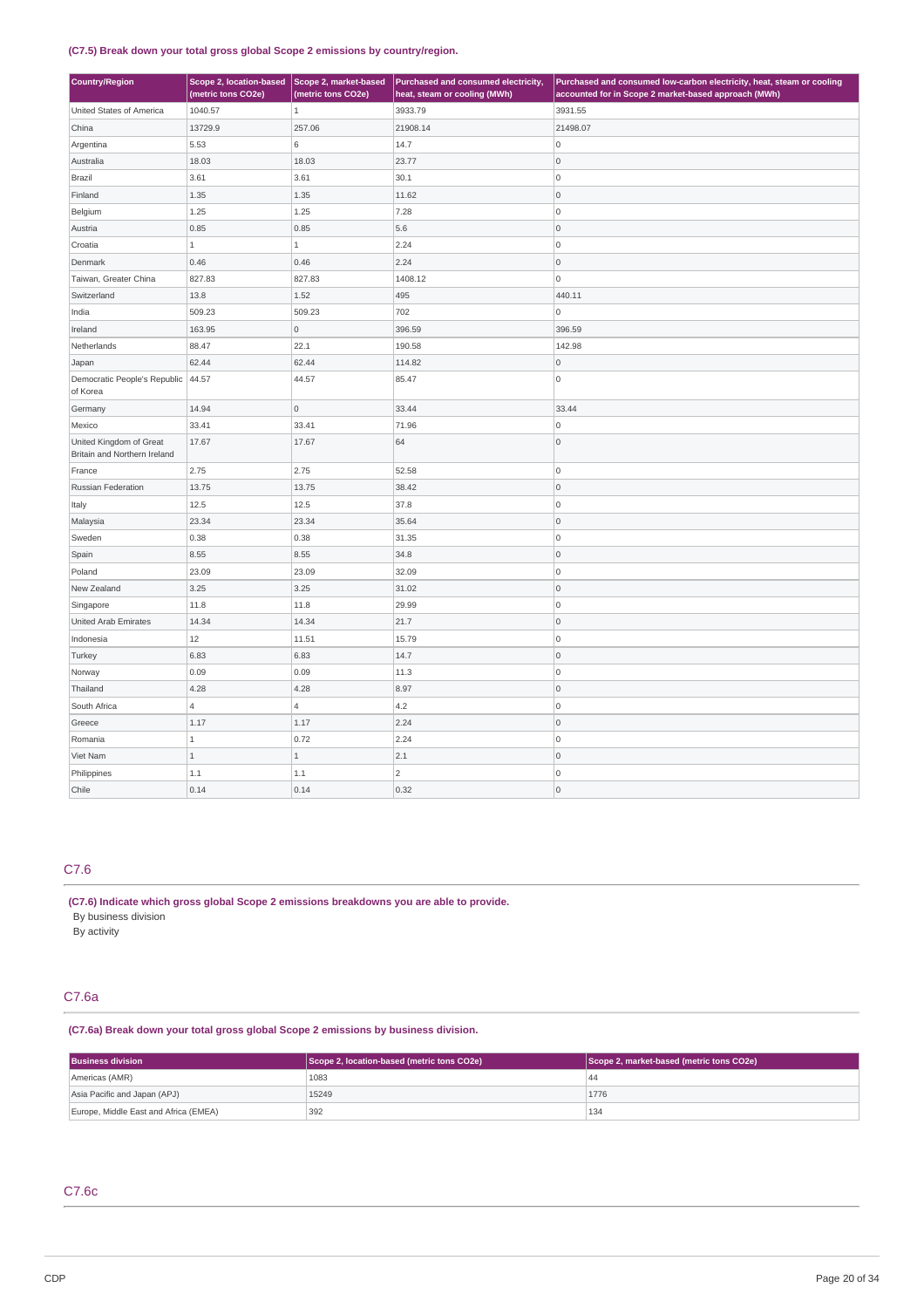**(C7.6c) Break down your total gross global Scope 2 emissions by business activity.**

| <b>Activity</b>                   | Scope 2, location-based (metric tons CO2e) | Scope 2, market-based (metric tons CO2e) |  |
|-----------------------------------|--------------------------------------------|------------------------------------------|--|
| Electricity Usage - Manufacturing | 13473                                      |                                          |  |
| Electricity Usage - Offices       | 3251                                       | 1954                                     |  |

## C7.9

(C7.9) How do your gross global emissions (Scope 1 and 2 combined) for the reporting year compare to those of the previous reporting year? Decreased

### C7.9a

(C7.9a) Identify the reasons for any change in your gross global emissions (Scope 1 and 2 combined), and for each of them specify how your emissions compare **to the previous year.**

|                                                  | emissions of change value<br>(metric<br>tons<br>CO <sub>2e</sub> ) |                 | Change in Direction Emissions<br>(percentage) | Please explain calculation                                                                                                                                                                                                                                                                                                                                                                                                                                                                                                                                                                                                                                              |
|--------------------------------------------------|--------------------------------------------------------------------|-----------------|-----------------------------------------------|-------------------------------------------------------------------------------------------------------------------------------------------------------------------------------------------------------------------------------------------------------------------------------------------------------------------------------------------------------------------------------------------------------------------------------------------------------------------------------------------------------------------------------------------------------------------------------------------------------------------------------------------------------------------------|
| Change in<br>renewable<br>energy<br>consumption  | 2507                                                               | Decreased 46.81 |                                               | Note: Renewable Energy Consumption increased. Carbon emissions decreased. We understand the Direction of Change question in this questionnaire queries<br>the emissions From CY 2018 to CY 2019, we increased the amount of renewable energy we procured from 23,582 MWh to 26,443 MWh. The increase in<br>renewable energy consumption had the effect of decreasing our Scope 2 emissions by 2,505 metric tonnes between CY18 and CY19. Our total Scope 1+2<br>market based emissions in CY18 was 5,355 TCO2e, minus CY19's Scope 1+2 market based emissions 2,848 TCO2e equals 2,507 TCO2e. The calculation is<br>as follows (2507 TCO2e /5353 TCO2e) *100 = 46.81% " |
| Other<br>emissions<br>reduction<br>activities    | 248                                                                | Decreased 1.2   |                                               | 1% decrease in our Location Based Emissions Scope 1 + 2 emissions compared to last year due to emission reduction activities in our manufacturing facility.<br>Emission reduction activities explained in C4.3b Logitech's decrease due to emission reduction activities = 248 TCO2e. Logitech's total Location based Scope<br>$1 + 2$ emissions = 20,625 The calculation is as follows = 248/20,625 = 1.2%                                                                                                                                                                                                                                                             |
| Divestment 0                                     |                                                                    | No change 0     |                                               |                                                                                                                                                                                                                                                                                                                                                                                                                                                                                                                                                                                                                                                                         |
| Acquisitions 0                                   |                                                                    | No change 0     |                                               |                                                                                                                                                                                                                                                                                                                                                                                                                                                                                                                                                                                                                                                                         |
| Mergers                                          | 0                                                                  | No change 0     |                                               |                                                                                                                                                                                                                                                                                                                                                                                                                                                                                                                                                                                                                                                                         |
| Change in<br>output                              | $\overline{0}$                                                     | No change 0     |                                               |                                                                                                                                                                                                                                                                                                                                                                                                                                                                                                                                                                                                                                                                         |
| Change in<br>methodology                         | $\mathbf 0$                                                        | No change 0     |                                               |                                                                                                                                                                                                                                                                                                                                                                                                                                                                                                                                                                                                                                                                         |
| Change in<br>boundary                            | l o                                                                | No change $0$   |                                               |                                                                                                                                                                                                                                                                                                                                                                                                                                                                                                                                                                                                                                                                         |
| Change in<br>physical<br>operating<br>conditions | $\Omega$                                                           | No change 0     |                                               |                                                                                                                                                                                                                                                                                                                                                                                                                                                                                                                                                                                                                                                                         |
| Unidentified 0                                   |                                                                    | No change 0     |                                               |                                                                                                                                                                                                                                                                                                                                                                                                                                                                                                                                                                                                                                                                         |
| Other                                            | $\Omega$                                                           | No change 0     |                                               |                                                                                                                                                                                                                                                                                                                                                                                                                                                                                                                                                                                                                                                                         |

## C7.9b

(C7.9b) Are your emissions performance calculations in C7.9 and C7.9a based on a location-based Scope 2 emissions figure or a market-based Scope 2 **emissions figure?**

Market-based

## C8. Energy

# C8.1

**(C8.1) What percentage of your total operational spend in the reporting year was on energy?** More than 0% but less than or equal to 5%

## C8.2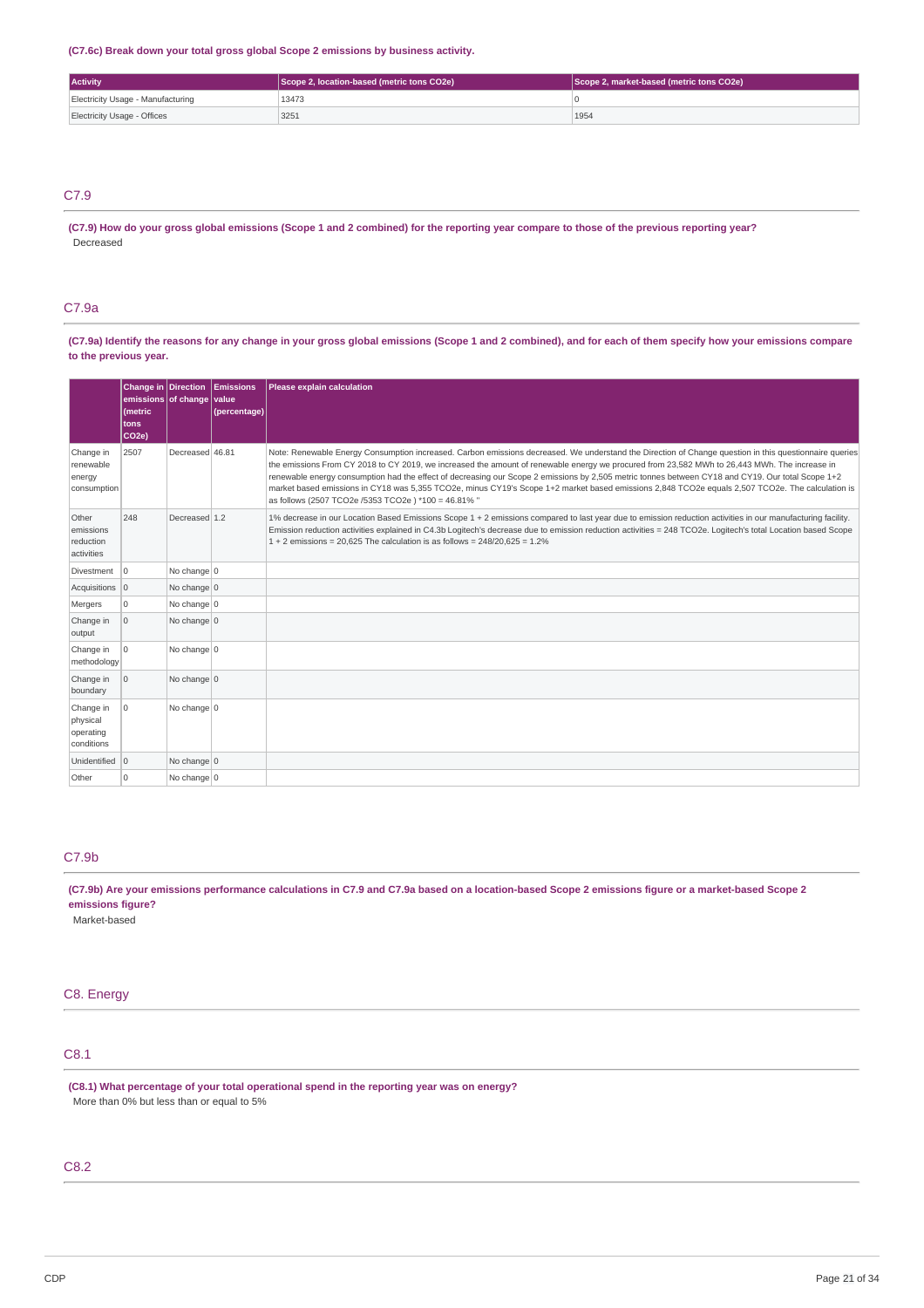### **(C8.2) Select which energy-related activities your organization has undertaken.**

|                                                    | Indicate whether your organization undertook this energy-related activity in the reporting year |
|----------------------------------------------------|-------------------------------------------------------------------------------------------------|
| Consumption of fuel (excluding feedstocks)         | Yes                                                                                             |
| Consumption of purchased or acquired electricity   | Yes                                                                                             |
| Consumption of purchased or acquired heat          | N <sub>o</sub>                                                                                  |
| Consumption of purchased or acquired steam         | N <sub>o</sub>                                                                                  |
| Consumption of purchased or acquired cooling       | N <sub>o</sub>                                                                                  |
| Generation of electricity, heat, steam, or cooling | N <sub>o</sub>                                                                                  |

## C8.2a

### **(C8.2a) Report your organization's energy consumption totals (excluding feedstocks) in MWh.**

|                                                         | <b>Heating value</b>                   |                           |                           | MWh from renewable sources   MWh from non-renewable sources   Total (renewable and non-renewable) MWh |
|---------------------------------------------------------|----------------------------------------|---------------------------|---------------------------|-------------------------------------------------------------------------------------------------------|
| Consumption of fuel (excluding feedstock)               | HHV (higher heating value) $ 0\rangle$ |                           | 2505                      | 2505                                                                                                  |
| Consumption of purchased or acquired electricity        | <not applicable=""></not>              | 26443                     | 3468                      | 29911                                                                                                 |
| Consumption of purchased or acquired heat               | <not applicable=""></not>              | <not applicable=""></not> | <not applicable=""></not> | <not applicable=""></not>                                                                             |
| Consumption of purchased or acquired steam              | <not applicable=""></not>              | <not applicable=""></not> | <not applicable=""></not> | <not applicable=""></not>                                                                             |
| Consumption of purchased or acquired cooling            | <not applicable=""></not>              | <not applicable=""></not> | <not applicable=""></not> | <not applicable=""></not>                                                                             |
| Consumption of self-generated non-fuel renewable energy | <not applicable=""></not>              | <not applicable=""></not> | <not applicable=""></not> | <not applicable=""></not>                                                                             |
| Total energy consumption                                | <not applicable=""></not>              | 26443                     | 5973                      | 32416                                                                                                 |

### C8.2b

#### **(C8.2b) Select the applications of your organization's consumption of fuel.**

|                                                         | Indicate whether your organization undertakes this fuel application |
|---------------------------------------------------------|---------------------------------------------------------------------|
| Consumption of fuel for the generation of electricity   | Yes                                                                 |
| Consumption of fuel for the generation of heat          | Yes                                                                 |
| Consumption of fuel for the generation of steam         | l No                                                                |
| Consumption of fuel for the generation of cooling       | No                                                                  |
| Consumption of fuel for co-generation or tri-generation | l No                                                                |

## C8.2c

**Fuels (excluding feedstocks)**

**(C8.2c) State how much fuel in MWh your organization has consumed (excluding feedstocks) by fuel type.**

Diesel **Heating value** HHV (higher heating value) **Total fuel MWh consumed by the organization** 87 **MWh fuel consumed for self-generation of electricity** 87 **MWh fuel consumed for self-generation of heat**  $\Omega$ **MWh fuel consumed for self-generation of steam** <Not Applicable> **MWh fuel consumed for self-generation of cooling** <Not Applicable> **MWh fuel consumed for self-cogeneration or self-trigeneration** <Not Applicable> **Emission factor** 2.59411 **Unit** kg CO2e per liter **Emissions factor source**

DEFRA - Conversion factor 2019 Full set for advanced users Diesel (average biofuel blend)

### **Comment**

We use the emission factors, which are from the DEFRA - Conversion factor 2019 Full set for advanced users: 2.59411 kg CO2e/L. Emission factor are in CO2e.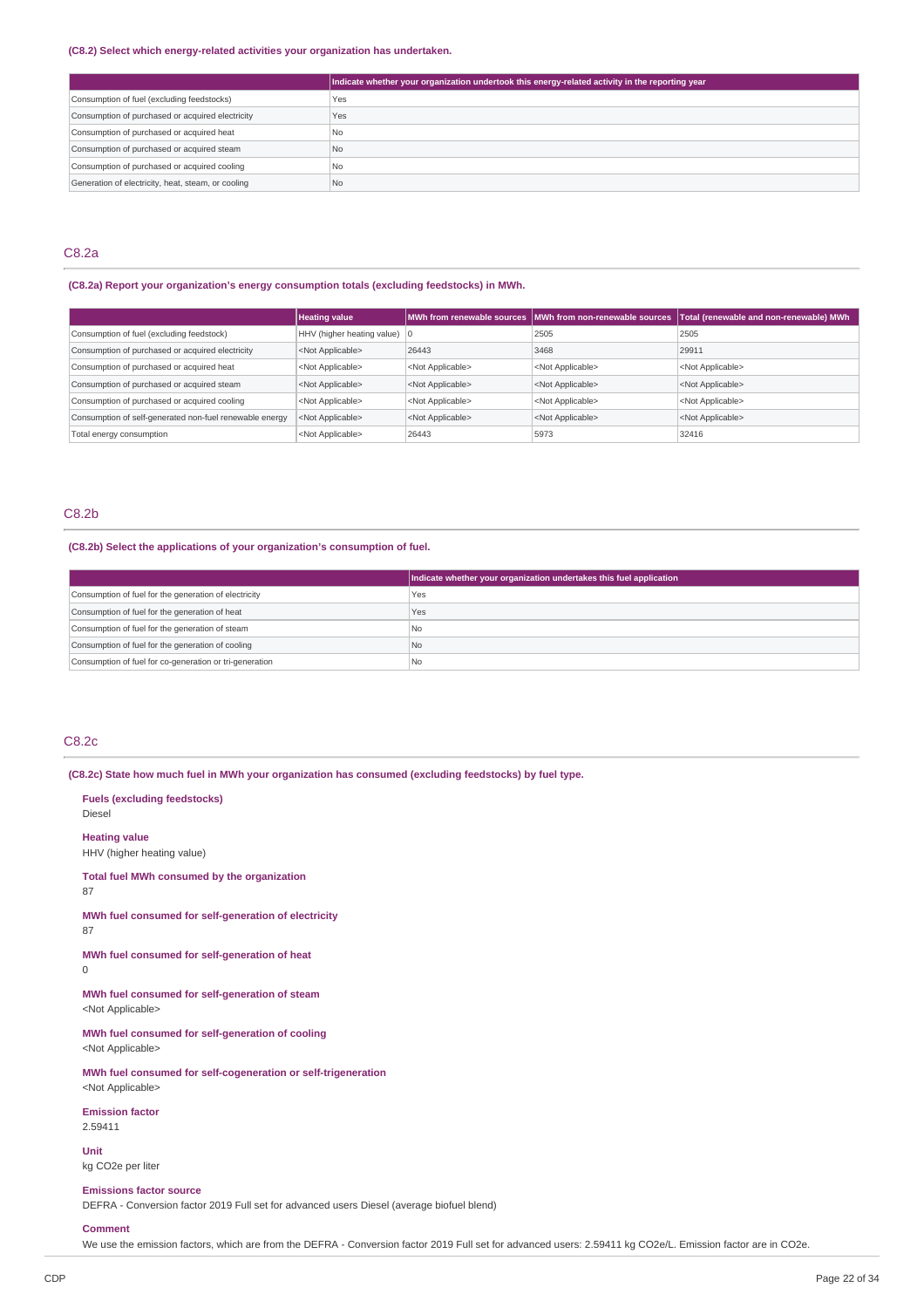### **Fuels (excluding feedstocks)** Petrol

## **Heating value**

HHV (higher heating value)

**Total fuel MWh consumed by the organization** 110

**MWh fuel consumed for self-generation of electricity**  $\theta$ 

**MWh fuel consumed for self-generation of heat** 0

**MWh fuel consumed for self-generation of steam** <Not Applicable>

**MWh fuel consumed for self-generation of cooling** <Not Applicable>

**MWh fuel consumed for self-cogeneration or self-trigeneration** <Not Applicable>

**Emission factor** 2.20904

**Unit** kg CO2e per liter

### **Emissions factor source**

DEFRA - Conversion factor 2019 Full set for advanced users Diesel (average biofuel blend)

#### **Comment**

We use the emission factors, which are from the DEFRA - Conversion factor 2019 Full set for advanced users: 2.20904 kg CO2e/KWH. Emission factor are in CO2e.

**Fuels (excluding feedstocks)** Natural Gas

**Heating value** HHV (higher heating value)

**Total fuel MWh consumed by the organization** 2308

**MWh fuel consumed for self-generation of electricity** 0

**MWh fuel consumed for self-generation of heat** 2308

**MWh fuel consumed for self-generation of steam** <Not Applicable>

**MWh fuel consumed for self-generation of cooling** <Not Applicable>

**MWh fuel consumed for self-cogeneration or self-trigeneration** <Not Applicable>

**Emission factor** 0.18385

**Unit** kg CO2e per KWh

#### **Emissions factor source**

DEFRA - Conversion factor 2019 Full set for advanced users Diesel (average biofuel blend)

## **Comment**

We use the emission factors, which are from the DEFRA - Conversion factor 2019 Full set for advanced users: 0.18385 kg CO2e/KWH. Emission factor are in CO2e.

# C8.2e

(C8.2e) Provide details on the electricity, heat, steam, and/or cooling amounts that were accounted for at a zero emission factor in the market-based Scope 2 **figure reported in C6.3.**

## **Sourcing method**

Unbundled energy attribute certificates, International REC Standard (I-RECs)

#### **Low-carbon technology type**

Wind

**Country/region of consumption of low-carbon electricity, heat, steam or cooling** China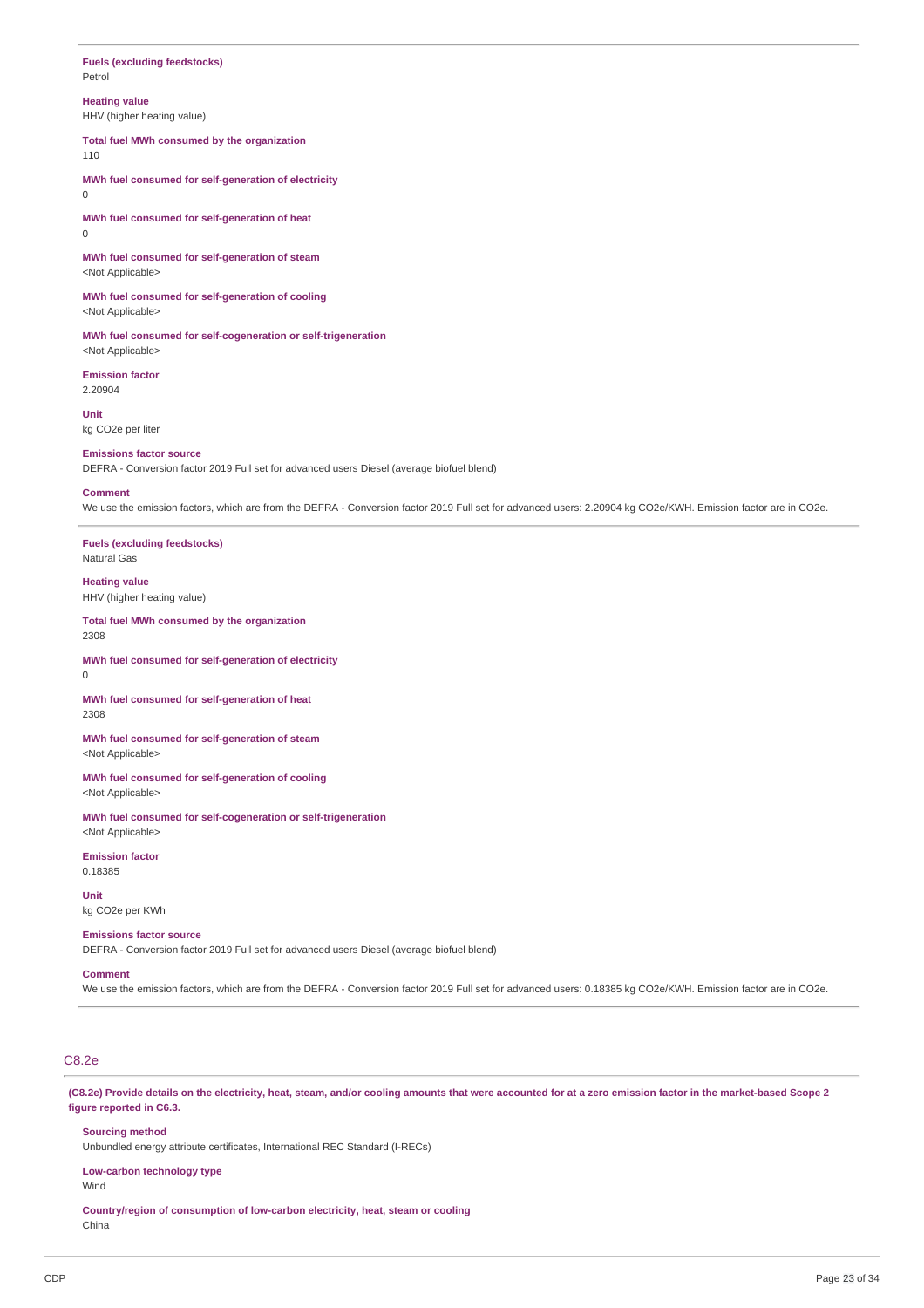| MWh consumed accounted for at a zero emission factor<br>21498                                               |
|-------------------------------------------------------------------------------------------------------------|
| <b>Comment</b><br>I-REC                                                                                     |
| <b>Sourcing method</b><br>Unbundled energy attribute certificates, International REC Standard (I-RECs)      |
| Low-carbon technology type<br>Wind                                                                          |
| Country/region of consumption of low-carbon electricity, heat, steam or cooling<br>United States of America |
| MWh consumed accounted for at a zero emission factor<br>3932                                                |
| <b>Comment</b><br>US-REC (Green-e)                                                                          |
| <b>Sourcing method</b><br>Unbundled energy attribute certificates, Guarantees of Origin                     |
| Low-carbon technology type<br>Hydropower                                                                    |
| Country/region of consumption of low-carbon electricity, heat, steam or cooling<br>Germany                  |
| MWh consumed accounted for at a zero emission factor<br>33                                                  |
| <b>Comment</b><br>European GO                                                                               |
| <b>Sourcing method</b><br>Unbundled energy attribute certificates, Guarantees of Origin                     |
| Low-carbon technology type<br>Hydropower                                                                    |
| Country/region of consumption of low-carbon electricity, heat, steam or cooling<br>Netherlands              |
| MWh consumed accounted for at a zero emission factor<br>143                                                 |
| <b>Comment</b><br>European GO                                                                               |
| <b>Sourcing method</b><br>Unbundled energy attribute certificates, Guarantees of Origin                     |
| Low-carbon technology type<br>Wind                                                                          |
| Country/region of consumption of low-carbon electricity, heat, steam or cooling<br>Ireland                  |
| MWh consumed accounted for at a zero emission factor<br>397                                                 |
| <b>Comment</b><br>European GO                                                                               |
| <b>Sourcing method</b><br>Unbundled energy attribute certificates, Guarantees of Origin                     |
| Low-carbon technology type<br>Hydropower                                                                    |
| Country/region of consumption of low-carbon electricity, heat, steam or cooling<br>Switzerland              |
| MWh consumed accounted for at a zero emission factor<br>440                                                 |
| <b>Comment</b><br>European GO                                                                               |
|                                                                                                             |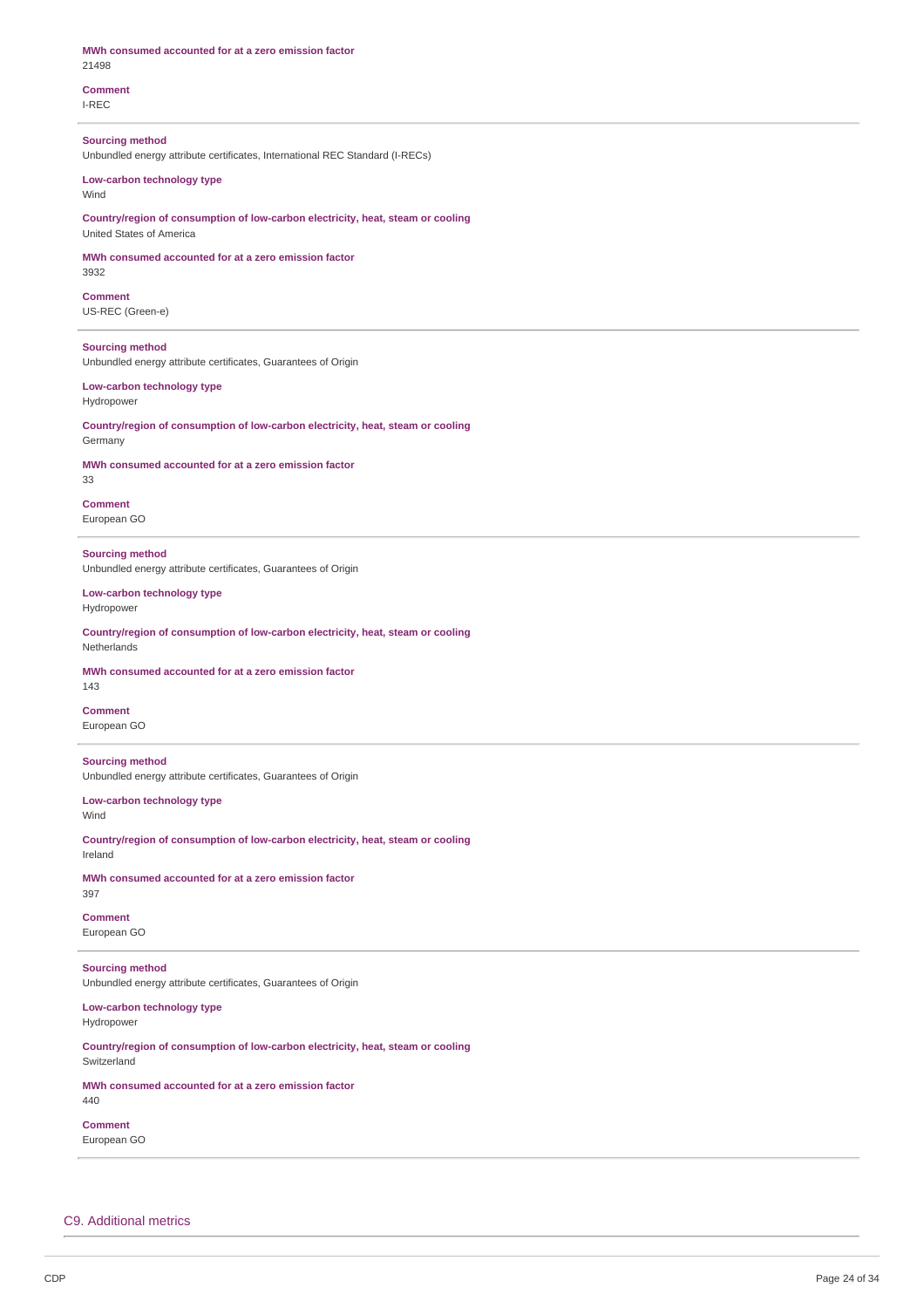### **(C9.1) Provide any additional climate-related metrics relevant to your business.**

## C10. Verification

## C10.1

**(C10.1) Indicate the verification/assurance status that applies to your reported emissions.**

|                                          | Verification/assurance status                          |
|------------------------------------------|--------------------------------------------------------|
| Scope 1                                  | Third-party verification or assurance process in place |
| Scope 2 (location-based or market-based) | Third-party verification or assurance process in place |
| Scope 3                                  | No third-party verification or assurance               |

### C10.1a

(C10.1a) Provide further details of the verification/assurance undertaken for your Scope 1 emissions, and attach the relevant statements.

**Verification or assurance cycle in place** Annual process

**Status in the current reporting year** Complete

**Type of verification or assurance** Reasonable assurance

**Attach the statement** 20200807\_LGI004\_Logitech\_CarbonNeutral building certificate 2019.pdf

**Page/ section reference**

1

**Relevant standard** ISO14064-3

**Proportion of reported emissions verified (%)**

100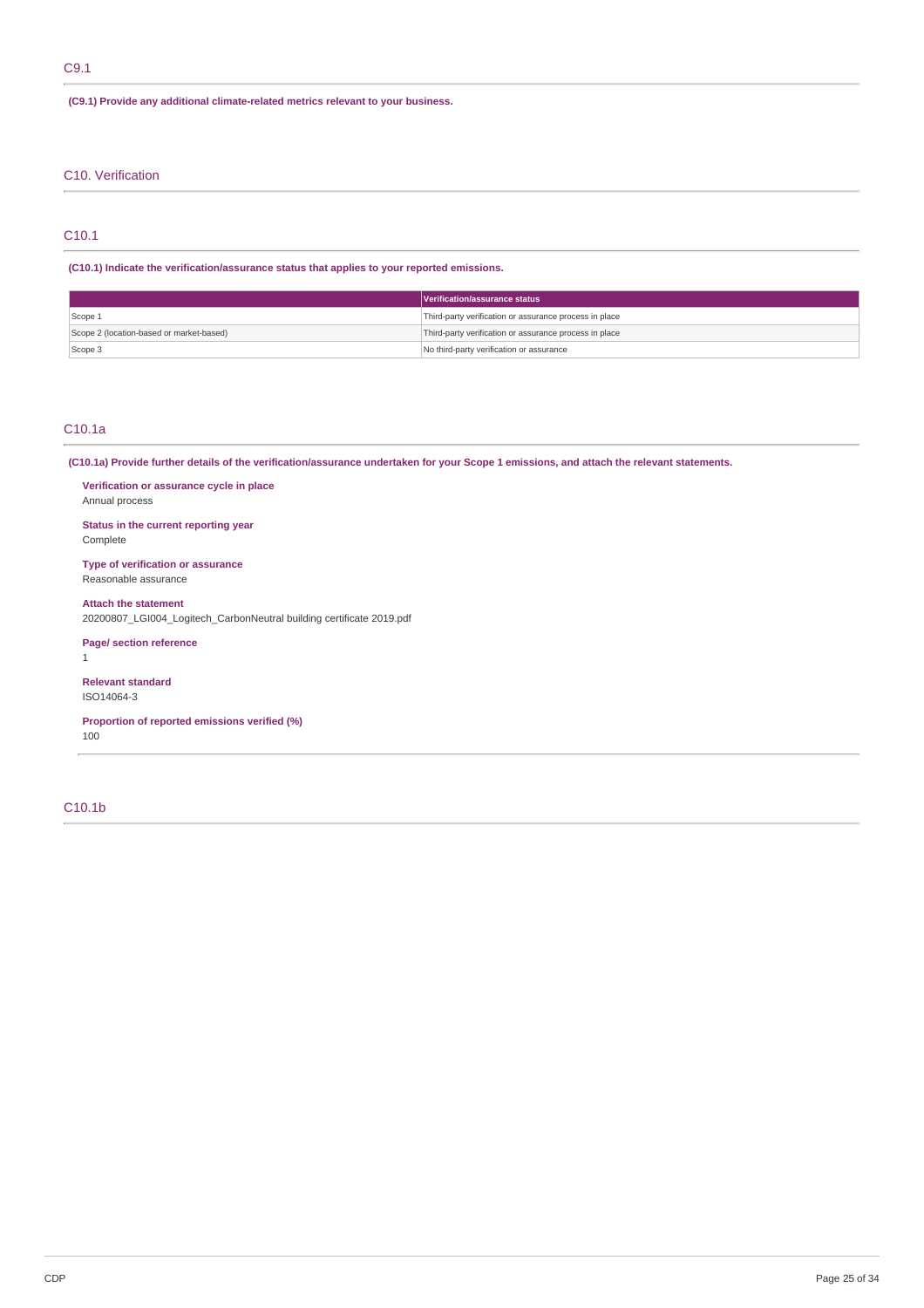#### (C10.1b) Provide further details of the verification/assurance undertaken for your Scope 2 emissions and attach the relevant statements.

**Scope 2 approach** Scope 2 location-based

**Verification or assurance cycle in place** Annual process

**Status in the current reporting year** Complete

**Type of verification or assurance** Reasonable assurance

### **Attach the statement**

20200807\_LGI004\_Logitech\_CarbonNeutral building certificate 2019.pdf

**Page/ section reference** 1

**Relevant standard** ISO14064-3

**Proportion of reported emissions verified (%)** 100

**Scope 2 approach** Scope 2 market-based

**Verification or assurance cycle in place** Annual process

**Status in the current reporting year** Complete

**Type of verification or assurance** Reasonable assurance

**Attach the statement** 20200807\_LGI004\_Logitech\_CarbonNeutral building certificate 2019.pdf

**Page/ section reference** 1

**Relevant standard** ISO14064-3

**Proportion of reported emissions verified (%)** 100

## C10.2

(C10.2) Do you verify any climate-related information reported in your CDP disclosure other than the emissions figures reported in C6.1, C6.3, and C6.5? Yes

## C10.2a

(C10.2a) Which data points within your CDP disclosure have been verified, and which verification standards were used?

| Disclosure module Data verified<br>verification relates<br>  to |                                                                                    | <b>Verification standard</b>                                      | Please explain                                                                                                                                                                                                                                                                                                 |
|-----------------------------------------------------------------|------------------------------------------------------------------------------------|-------------------------------------------------------------------|----------------------------------------------------------------------------------------------------------------------------------------------------------------------------------------------------------------------------------------------------------------------------------------------------------------|
| C8. Energy                                                      | Renewable energy products                                                          | The CarbonNeutral<br>Protocol                                     | Logitech verifies our energy data including the portion of electricity from renewable sources See all our certifications at the<br>bottom of this page: https://www.logitech.com/sustainability/climate-action.html<br>20200807 LGI004 Logitech CarbonNeutral building certificate 2019.pdf                    |
| C6. Emissions data                                              | Product footprint verification                                                     | <b>DEKRA</b> certification<br>standard ISO 14067 and<br>ISO 14026 | A limited number of our Product LCA studies are certified to DEKRA certification standards and ISO 14067 and ISO 14026<br>See all our certifications at the bottom of this page: https://www.logitech.com/sustainability/climate-action.html                                                                   |
| C6. Emissions data                                              | Other, please specify (Upstream and<br>downstream distribution phase<br>emissions) | <b>GLEC Standard</b>                                              | Our LogiLoCC carbon calculator tool for distribution phase emissions is third-party certified by the Smart Freight Centre to<br>the GLEC Standard See our certifications at the bottom of this page: https://www.logitech.com/sustainability/climate-<br>action.html<br>2020 SFC Certificate Logitech Sent.pdf |

## C11. Carbon pricing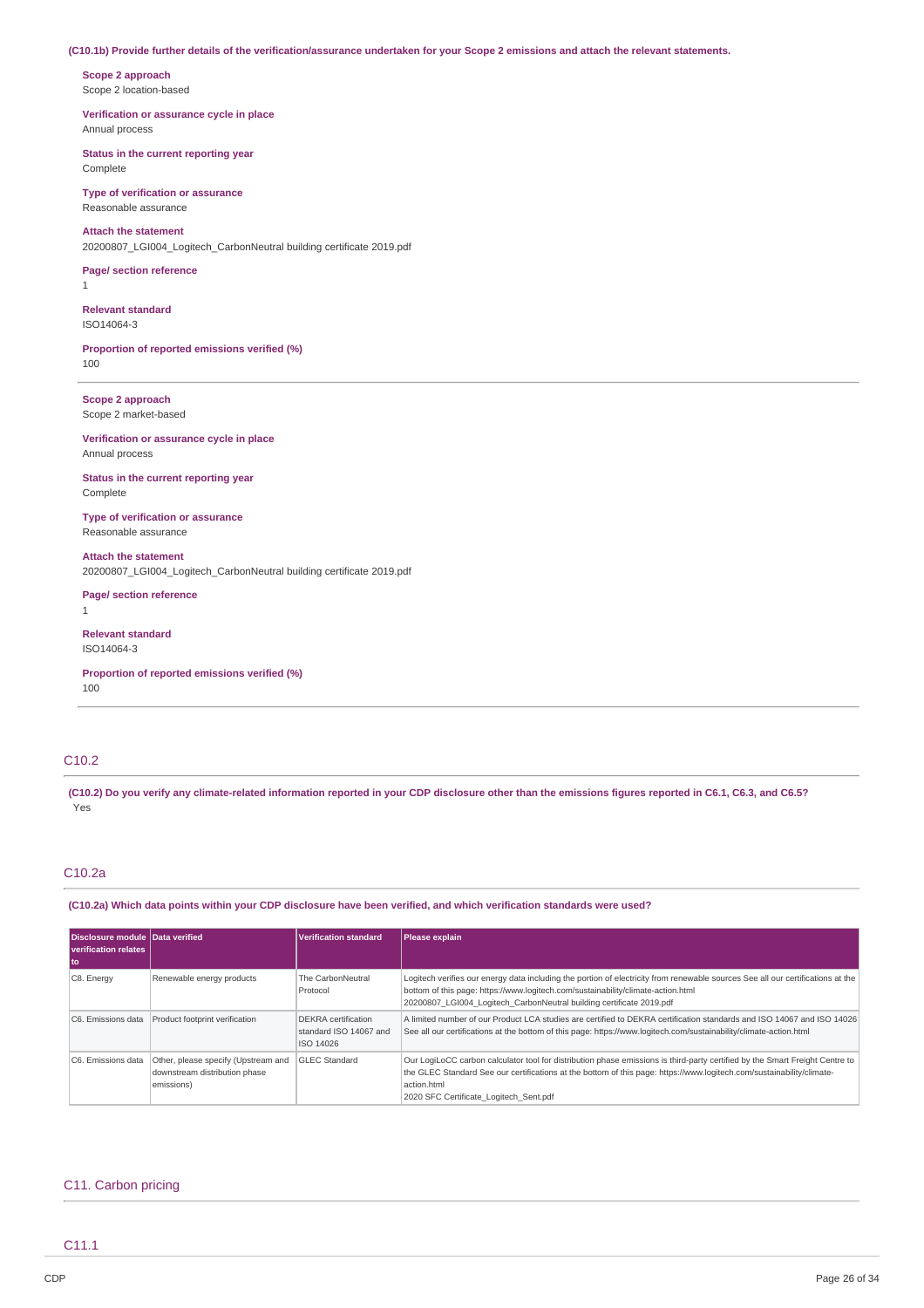(C11.1) Are any of your operations or activities regulated by a carbon pricing system (i.e. ETS, Cap & Trade or Carbon Tax)? No, and we do not anticipate being regulated in the next three years

## C11.2

**(C11.2) Has your organization originated or purchased any project-based carbon credits within the reporting period?** Yes

## C11.2a

(C11.2a) Provide details of the project-based carbon credits originated or purchased by your organization in the reporting period.

**Credit origination or credit purchase** Credit purchase

**Project type** Wind

**Project identification** CDM0491

**Verified to which standard** CDM (Clean Development Mechanism)

**Number of credits (metric tonnes CO2e)** 1965

**Number of credits (metric tonnes CO2e): Risk adjusted volume** 0

**Credits cancelled**

Yes

**Purpose, e.g. compliance** Voluntary Offsetting

## C11.3

**(C11.3) Does your organization use an internal price on carbon?** No, but we anticipate doing so in the next two years

## C12. Engagement

## C12.1

**(C12.1) Do you engage with your value chain on climate-related issues?** Yes, our suppliers

Yes, other partners in the value chain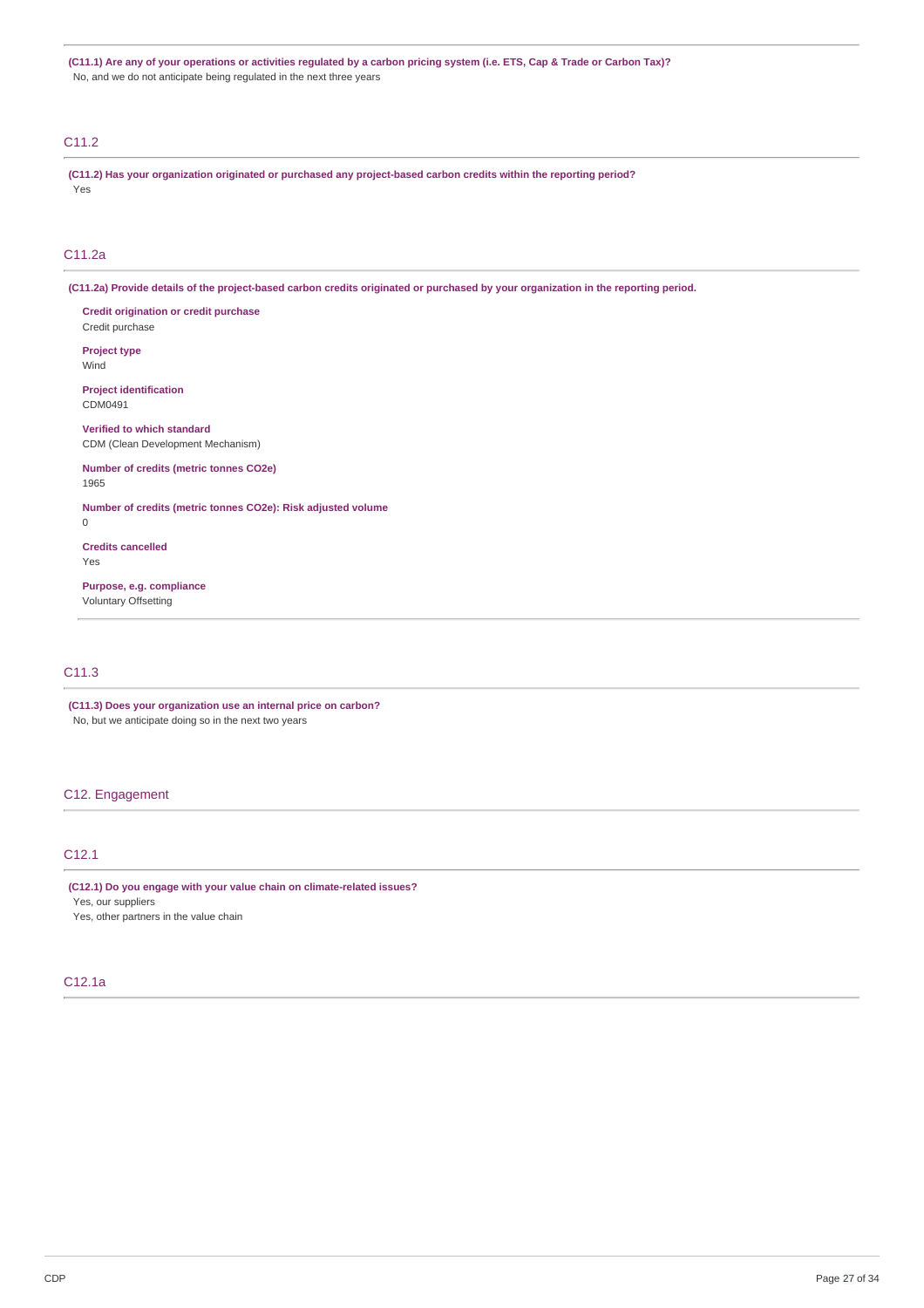#### **(C12.1a) Provide details of your climate-related supplier engagement strategy.**

#### **Type of engagement**

Information collection (understanding supplier behavior)

#### **Details of engagement**

Collect climate change and carbon information at least annually from suppliers

## **% of suppliers by number**

18

**% total procurement spend (direct and indirect)**

79

**% of supplier-related Scope 3 emissions as reported in C6.5**

13

#### **Rationale for the coverage of your engagement**

In recent years we have been working with Tier 1 (Direct) Suppliers to develop oversight of Scope 3 emissions from supplier manufacturing. To maintain our focus on the most material aspects of our carbon footprint, we typically leverage the 80/20 rule and focus on the suppliers who account for 80% of direct spend, plus any hotspots we identify during the course of the year. As such, we follow the guidance set out in GHG Protocol Corporate Value Chain (Scope 3) Accounting and Reporting Standard guidance and we collect data for the largest tier 1 suppliers accounting for 80% of our production spend and assume the unknown 20% has similar characteristics to the known 80% so we can apply a linear extrapolation to estimate 100% of the production data. This approach follows the Pareto Principle, to identify and focus sustainability resources and efforts on material/significant influencers of supply chain performance and is also encouraged by the Responsible Business Alliance (RBA), which we are members of. Note that this principle is accompanied by a recommendation to also do a risk assessment, to identify any additional hotspots, which would not be appropriately covered by linear extrapolation (e.g. small-spend, high risk suppliers, who may have disproportionate carbon impact). In 2019 we engaged with suppliers accounting for 79% of our direct spend (and also our Printed Circuit Board suppliers, a potential hotspot). Using assumptions we extrapolated the survey data to estimate the total greenhouse has emissions from Tier 1 (direct) supplier manufacturing

#### **Impact of engagement, including measures of success**

Supplier participation in our survey has increased year on year since survey inception. In CY19, we achieved 100% participation (i.e. all of the suppliers we invited to participate, did participate). Data quality has increased year on year since survey inception. This year, we achieved a 100% response acceptance rate and data quality was sufficient to enable target-setting Our understanding of Scope 3 emissions has increased year on year, facilitating the release of our Scope 3 inventory this year. A full Scope 3 emissions inventory is disclosed in this report, for the first time, as a result

#### **Comment**

No additional comment

#### **Type of engagement**

Engagement & incentivization (changing supplier behavior)

#### **Details of engagement**

Run an engagement campaign to educate suppliers about climate change Climate change performance is featured in supplier awards scheme Offer financial incentives for suppliers who reduce your upstream emissions (Scopes 3)

#### **% of suppliers by number**

18

## **% total procurement spend (direct and indirect)**

79

### **% of supplier-related Scope 3 emissions as reported in C6.5**

13

#### **Rationale for the coverage of your engagement**

Our Quarterly Business Review (QBR) process is where we consider sustainability performance as an integral part of supplier performance, to inform our supplier strategy and business decisions. The QBR process involves an assessment of six main categories of supplier performance: Engineering, Sustainability, Quality, Demand/Supply capability and Commercial aspects. For quantitative elements of the assessment process, engineering performance carries a 25% weighting and other categories of performance (including sustainability performance) each carry a 15% weighting. However, the scoring process is only one part of the QBR process and we adjust the focus of the review, where necessary to also consider alignment with company sustainability policies, objectives and key risks, which cannot be easily quantified. Suppliers who receive high QBR scores are identified in our approved supplier list with a "preferred" status. They benefit from additional development opportunities, including a greater opportunity to expand their business and relationship with us. Suppliers with low QBR scores are subject to additional auditing and commercial restrictions (e.g. no new contracts) and ultimately termination if performance does not improve. Suppliers who respond to our annual Climate Action Survey and report accurate data are rewarded with OBR scores. Suppliers who missed the deadline to respond or initially submitted inaccurate data received negative OBR scores for this aspect of their performance. With this approach, we are focusing supplier attention on the importance of survey participation and accurate data reporting as well as Logitech's commitment to energy and greenhouse gas issues. We also award Logitech "Torch" Awards for most improved sustainability performance. We introduced the Sustainability Torch in 2016, to acknowledge our commitment to leading the way to a more sustainable future, and "passing the torch" to our suppliers. Supplier performance in the areas of energy efficiency and carbon reporting are considered as part of this process For our annual Supplier Conference this year (travel restrictions due to Covid-19 outbreak) lead us to transition the usual live event, to a Zoom Webinar forum. The Zoom webinar format allowed us to engage nearly twice as many suppliers, compared to last year, with many of our supplier representatives dialing in from home.

## **Impact of engagement, including measures of success**

Supplier participation in our survey has increased year on year since survey inception. In CY19, we achieved 100% participation (i.e. all of the suppliers we invited to participate, did participate) Data quality has increased year on year since survey inception. This year, data quality was sufficient to enable target-setting Our understanding of Scope 3 emissions has increased year on year, facilitating the release of our Scope 3 inventory this year In addition - 3 of our top Major Suppliers have already expressed their interest to participate in our Renewable Electricity program and purchase renewable electricity to addressed supplier manufacturing emissions

#### **Comment**

No additional comment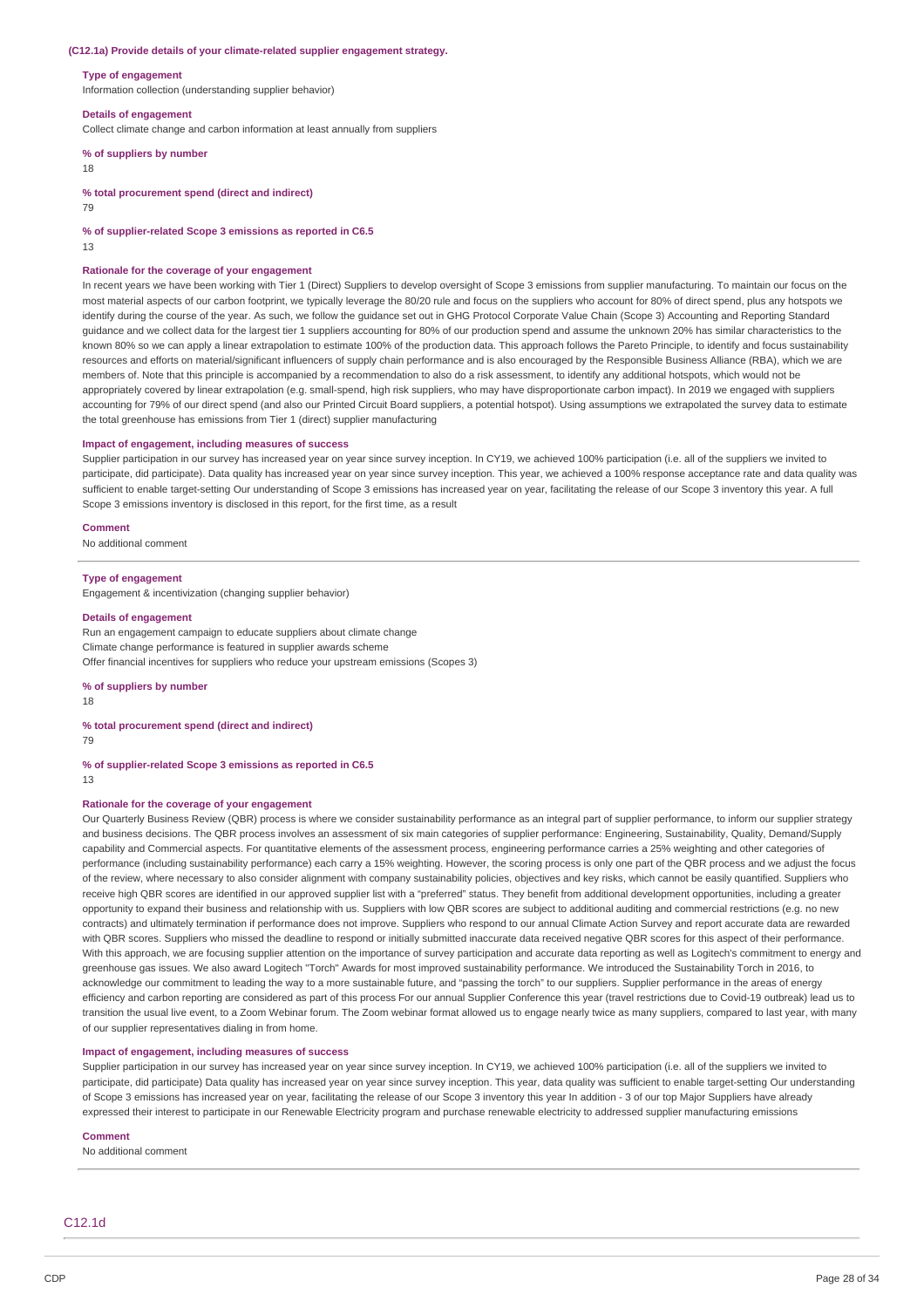#### **(C12.1d) Give details of your climate-related engagement strategy with other partners in the value chain.**

Over the last two years, we have been working with the Smart Freight Centre (SFC), to develop a tool to collect, capture, and report the carbon footprint of our global distribution network. Developing this capability has required us to engage with our supply chain distribution partners to map and understand distribution routes, modes and distances used to transport Logitech products worldwide and as part of these engagements we have worked to advocate for greater oversight and management of carbon reduction opportunities. Over the next year, we will be leveraging these relationships ad we work to established carbon targets for our distribution phase emissions and continue to collaborate with distribution partners to achieve reductions

## C12.3

### (C12.3) Do you engage in activities that could either directly or indirectly influence public policy on climate-related issues through any of the following? Trade associations

Funding research organizations

## C12.3b

**(C12.3b) Are you on the board of any trade associations or do you provide funding beyond membership?** No

### C12.3d

**(C12.3d) Do you publicly disclose a list of all research organizations that you fund?** No

#### C12.3f

(C12.3f) What processes do you have in place to ensure that all of your direct and indirect activities that influence policy are consistent with your overall climate **change strategy?**

As mentioned in other sections, our governance structure for strategic decision-making is our Sustainability Office (SO), which is a sustainability committee, led by our Head of Global Operations. The SO meets on a monthly basis and comprises representatives from our global Sustainability team and Social Impact team, including representatives from our communications team. The SO is responsibility for driving the strategy and execution of Logitech's sustainability initiatives and advancing Logitech's sustainability commitments across its worldwide operations and products. This includes responsibility for ensuring communications and all our direct and indirect activities to influence policy are aligned with our overall climate change strategy.

Our stakeholder engagement strategy and external communications related to sustainability are co-developed and jointly-overseen by the SO. Our position on climate and carbon related issues is clearly defined in our annual Sustainability Report and by our Leadership Team. All communications and advocacy activities stem from that and are aligned.

### $C12A$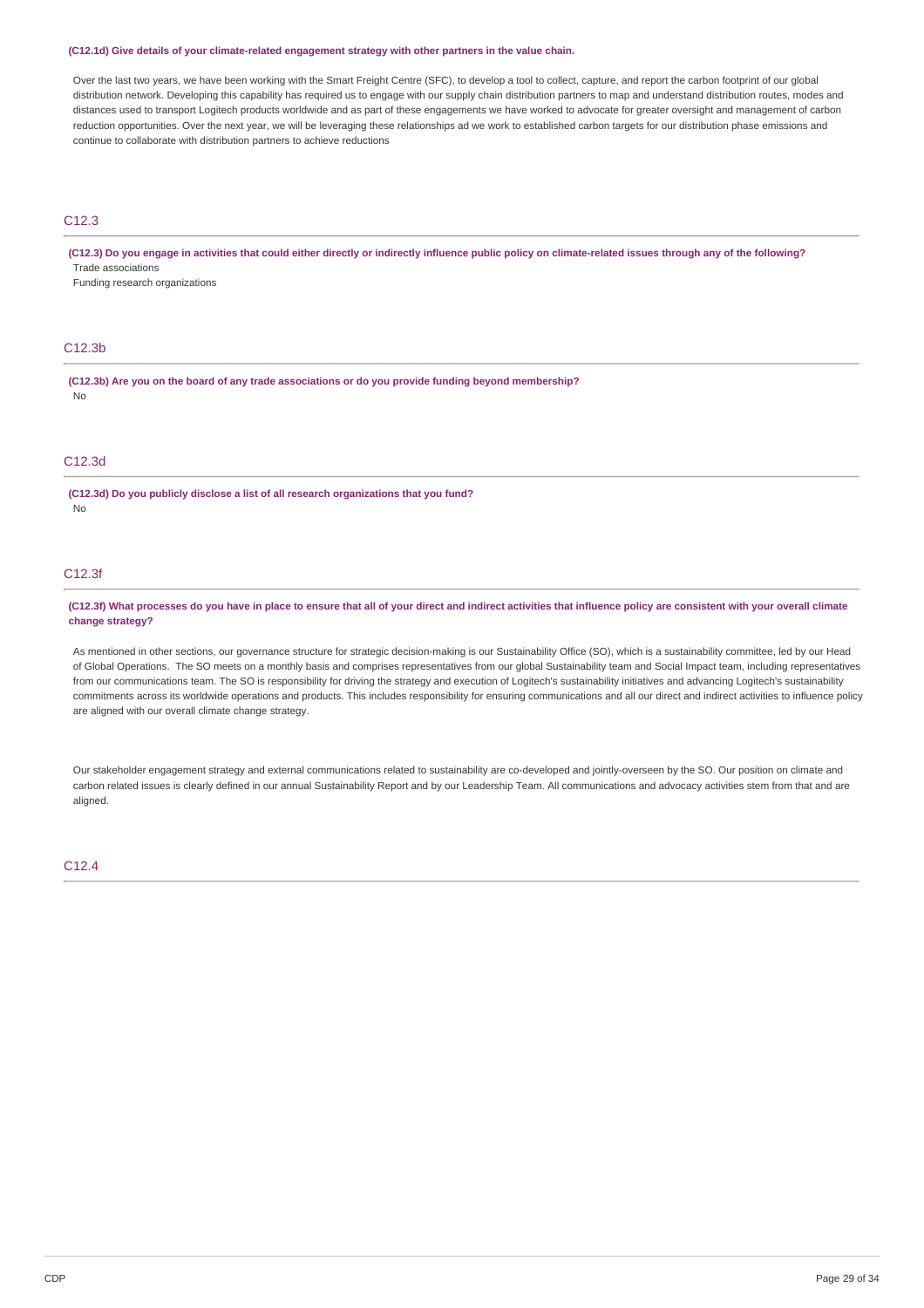#### (C12.4) Have you published information about your organization's response to climate change and GHG emissions performance for this reporting year in places **other than in your CDP response? If so, please attach the publication(s).**

### **Publication**

In voluntary sustainability report

#### **Status**

Underway – previous year attached

#### **Attach the document**

#### **Page/Section reference**

We have attached our FY19 report, which has the following key sections: - Stakeholder Engagement - Energy & Greenhouse Gases - Governance, Ethics & Transparency But please refer to our FY20 report, which is posted online at: https://www.logitech.com/en-gb/sustainability/reports-and-resources.html and includes the following (more comprehensive sections): - Climate Action - Stakeholder Engagement - Data - Ethics - Carbon Transparency

### **Content elements**

Governance Strategy Risks & opportunities Emissions figures Emission targets Other metrics

#### **Comment**

We have attached our FY19 report. But please refer to our FY20 report, which is posted online at: https://www.logitech.com/en-gb/sustainability/reports-and-resources.html for our Please refer to the following sections of our FY20 report: - Climate Action - Stakeholder Engagement - Data - Ethics - Carbon Transparency

## C<sub>15</sub>. Signoff

## C-FI

(C-FI) Use this field to provide any additional information or context that you feel is relevant to your organization's response. Please note that this field is optional **and is not scored.**

### C15.1

**(C15.1) Provide details for the person that has signed off (approved) your CDP climate change response.**

|       | Job title                               | <b>Corresponding job category</b>        |
|-------|-----------------------------------------|------------------------------------------|
| Row 1 | Senior Director, Head of Sustainability | Environmental, health and safety manager |

#### SC. Supply chain module

#### SC0.0

#### **(SC0.0) If you would like to do so, please provide a separate introduction to this module.**

Our high-volume manufacturing site was established in Suzhou, China in 1994. On-site activities primarily comprise final assembly and testing. Components are manufactured to our specification by suppliers in Asia, the United States and Europe. We use contract manufacturers to supplement internal capacity and to reduce volatility in production volumes. Approximately half of our annual revenue is generated from products that are manufactured in-house. The other 50% of our revenue is generated from products which are manufactured by Finished Goods suppliers and Contract Manufacturers under our direction.

Our continued success is coupled to the continued success of our suppliers. We look to establish long-term relationships with a core group of suppliers, based on shared values of ethics, good practice and RBA Code compliance. Our local and international teams maintain oversight of all in-house and supplier production activities, manufacturing know-how, quality process controls, social and environmental responsibilities and Intellectual Property protection. This hybrid model of in-house manufacturing and third-party manufacturers enables us to effectively respond to rapidly changing demand, leverage economies of scale, maintain strong quality process controls, reduce volatility in production levels, and optimise time to market

## SC0.1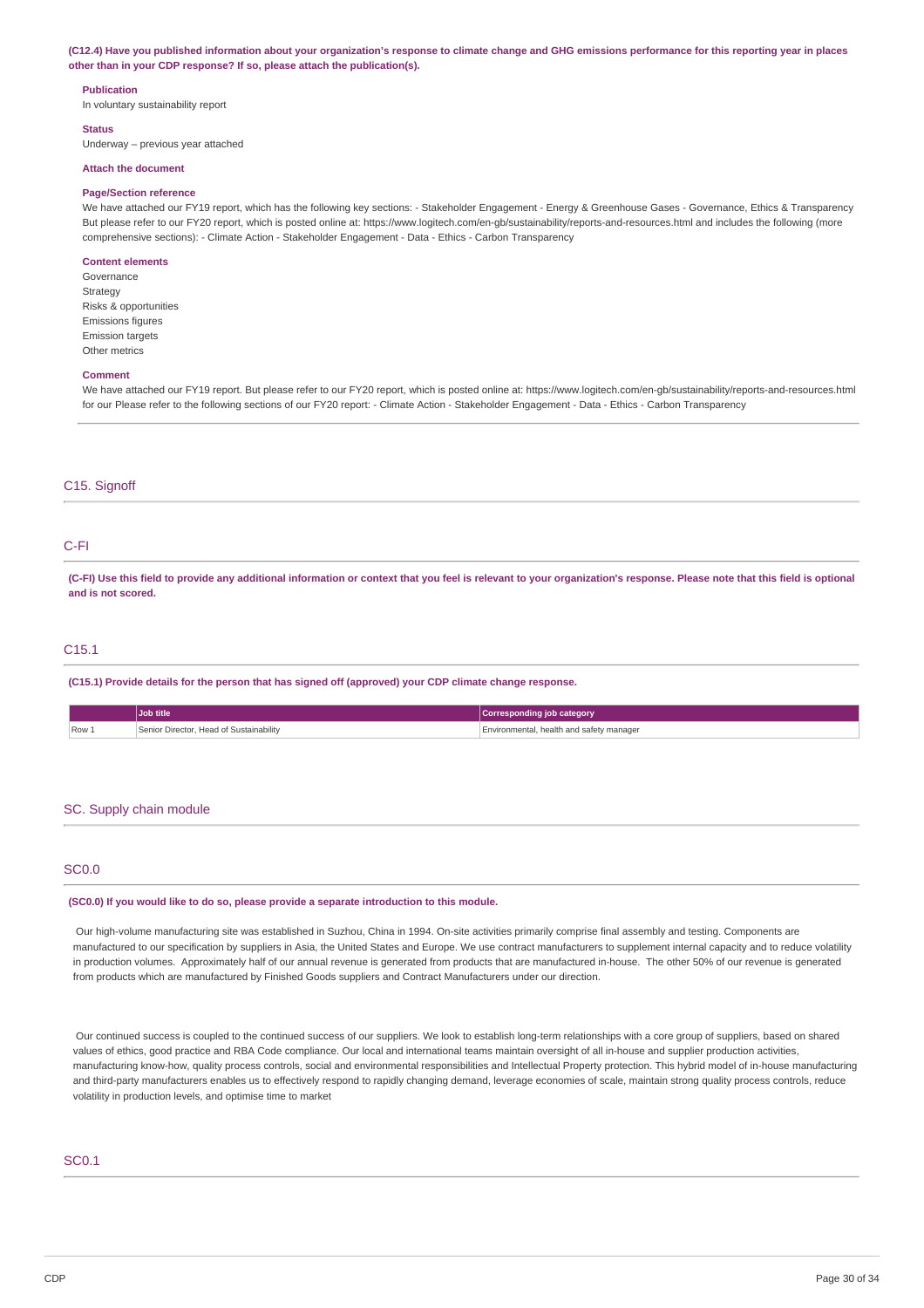**(SC0.1) What is your company's annual revenue for the stated reporting period?**

|              | Annual Revenue |
|--------------|----------------|
| Row 1        | 2890911000     |
|              |                |
|              |                |
|              |                |
| <b>SC0.2</b> |                |

**(SC0.2) Do you have an ISIN for your company that you would be willing to share with CDP?** Yes

### SC0.2a

**(SC0.2a) Please use the table below to share your ISIN.**

|         | <b>ISIN country code (2 letters)</b> | ISIN numeric identifier and single check digit (10 numbers overall) |
|---------|--------------------------------------|---------------------------------------------------------------------|
| $Row_1$ |                                      | 0025751329                                                          |

## SC1.1

(SC1.1) Allocate your emissions to your customers listed below according to the goods or services you have sold them in this reporting period.

#### **Requesting member**

Walmart, Inc.

**Scope of emissions** Scope 1

**Allocation level**

# Company wide

**Allocation level detail** <Not Applicable>

**Emissions in metric tonnes of CO2e**

**Uncertainty (±%)**

**Major sources of emissions** Petrol, Diesel, HFC

**Verified**

23.972

No

## **Allocation method**

Allocation based on the volume of products purchased

Please explain how you have identified the GHG source, including major limitations to this process and assumptions made

We have one manufacturing facility. We review and report GHG sources and performance on an annual basis as part of annual Sustainability Reporting.

#### **Requesting member** Walmart, Inc.

**Scope of emissions** Scope 2

**Allocation level** Company wide

**Allocation level detail** <Not Applicable>

**Emissions in metric tonnes of CO2e** 52.337

**Uncertainty (±%)**

**Major sources of emissions Electricity** 

**Verified** No

**Allocation method** Allocation based on the volume of products purchased

Please explain how you have identified the GHG source, including major limitations to this process and assumptions made Market Based Scope 2 emissions have been addressed through purchasing of IRECS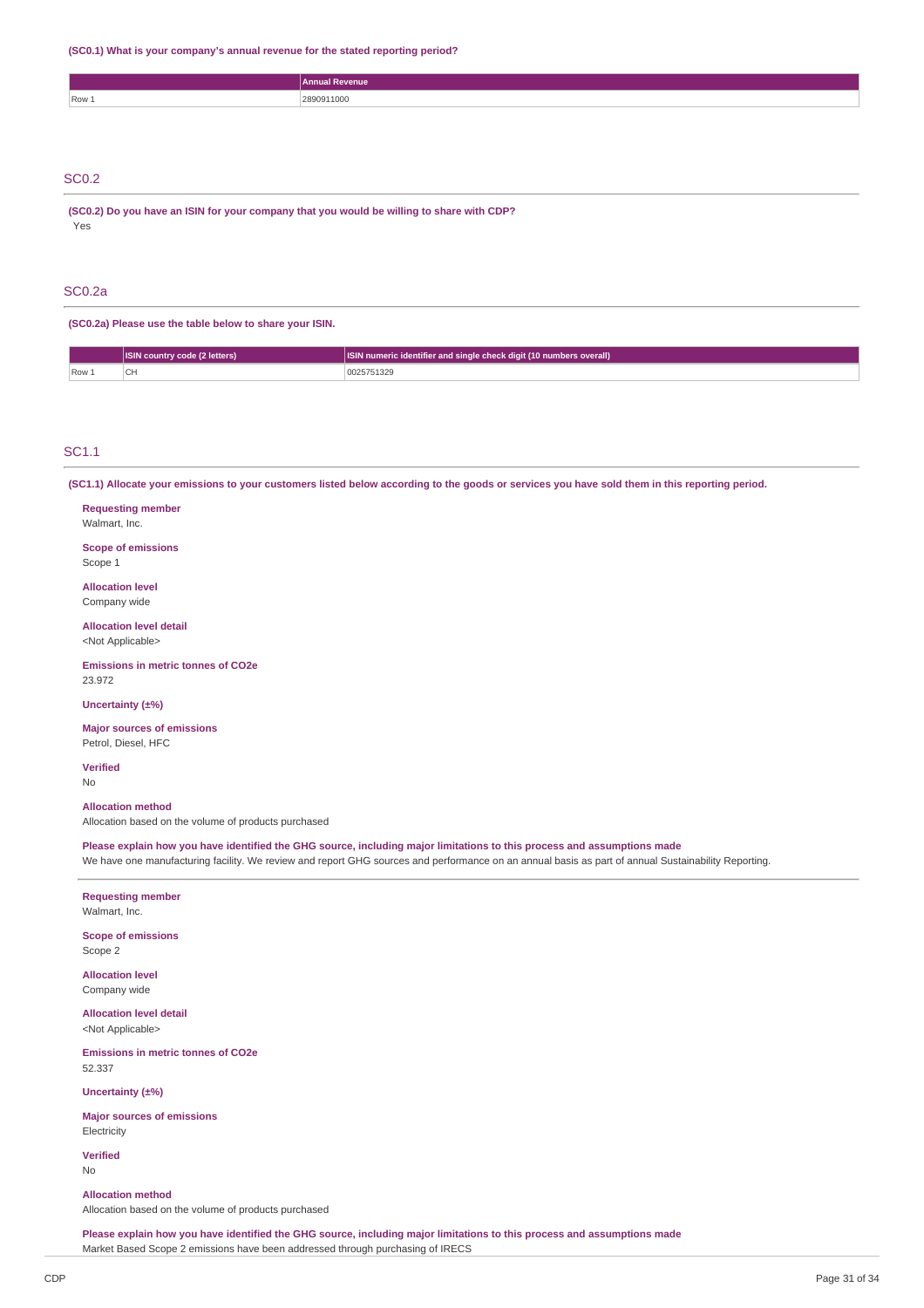### **Requesting member**

Target Corporation

**Scope of emissions** Scope 1

**Allocation level** Company wide

**Allocation level detail** <Not Applicable>

**Emissions in metric tonnes of CO2e** 12.814

**Uncertainty (±%)**

#### **Major sources of emissions**

We have one manufacturing facility. We review and report GHG sources and performance on an annual basis as part of annual Sustainability Reporting.

**Verified** No

**Allocation method**

Allocation based on the volume of products purchased

Please explain how you have identified the GHG source, including major limitations to this process and assumptions made

We have one manufacturing facility. We review and report GHG sources and performance on an annual basis as part of annual Sustainability Reporting.

**Requesting member** Target Corporation

**Scope of emissions** Scope 2

**Allocation level** Company wide

**Allocation level detail** <Not Applicable>

**Emissions in metric tonnes of CO2e** 27.975

**Uncertainty (±%)** 0

**Major sources of emissions Electricity** 

**Verified** No

**Allocation method** Allocation based on the volume of products purchased

Please explain how you have identified the GHG source, including major limitations to this process and assumptions made Market Based Scope 2 emissions have been addressed through purchasing of IRECS

## SC1.2

**(SC1.2) Where published information has been used in completing SC1.1, please provide a reference(s).**

The allocation was derived by taking the total number of units we sold to a Retailer/Partner divided by the total units we sold in a year. The allocation % was then multiplied with our Scope 1 and 2 emissions to get the Emission allocation

## SC1.3

(SC1.3) What are the challenges in allocating emissions to different customers, and what would help you to overcome these challenges?

| <b>Allocation challenges</b> | Please explain what would help you overcome these challenges                                                                                                                   |  |  |
|------------------------------|--------------------------------------------------------------------------------------------------------------------------------------------------------------------------------|--|--|
| Other, please specify        | At the moment, we can only allocate Scope 1 and 2 emissions to our customers. We are working to develop our Corporate Carbon Footprint to include Scope 3 emissions calculated |  |  |
| Calculating Corporate        | through LCA of different product categories. Once we have a full GHG Inventory, including Scope 3 emissions, we can expand the scope of current allocations to include Scope 3 |  |  |
| Carbon footprint)            | emissions.                                                                                                                                                                     |  |  |

## SC1.4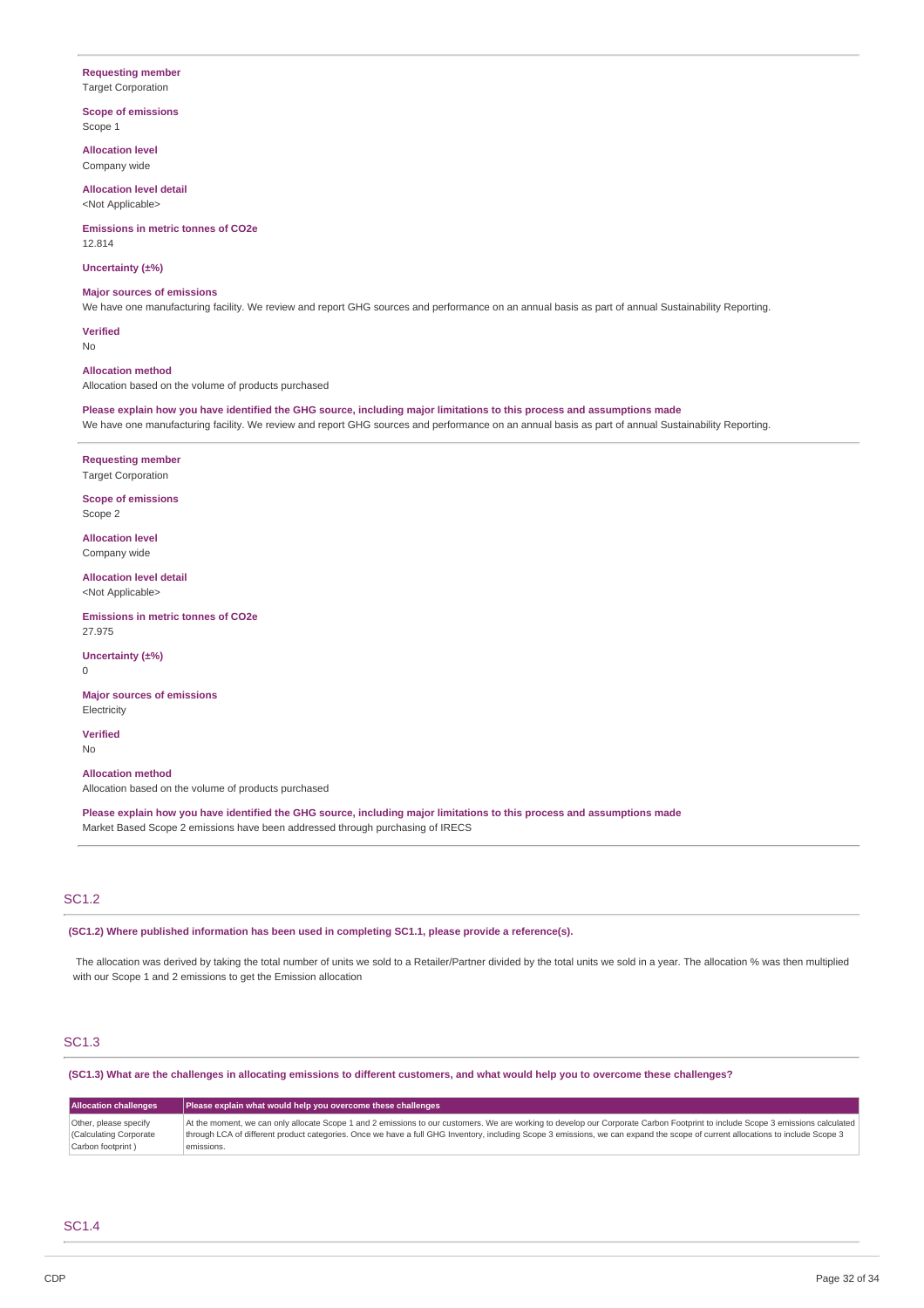### SC1.4a

### **(SC1.4a) Describe how you plan to develop your capabilities.**

At the moment, we can only allocate Scope 1 and 2 emissions to our customers. We are working to develop our Corporate Carbon Footprint to include Scope 3 emissions calculated through LCA of different product categories. Once we have a full GHG Inventory, including Scope 3 emissions, we can expand the scope of current allocations to include Scope 3 emissions.

## SC2.1

(SC2.1) Please propose any mutually beneficial climate-related projects you could collaborate on with specific CDP Supply Chain members.

**Requesting member** Please select **Group type of project** Please select **Type of project** Please select **Emissions targeted** Please select **Estimated timeframe for carbon reductions to be realized** Please select **Estimated lifetime CO2e savings Estimated payback**

Please select

**Details of proposal**

## SC2.2

(SC2.2) Have requests or initiatives by CDP Supply Chain members prompted your organization to take organizational-level emissions reduction initiatives? No

## SC3.1

**(SC3.1) Do you want to enroll in the 2020-2021 CDP Action Exchange initiative?** Yes

### SC3.1a

**(SC3.1a) Identify which member(s), if any, have motivated you to take part in Action Exchange this year.** Walmart, Inc.

Target Corporation

## SC3.1b

(SC3.1b) Select the types of emissions reduction activities that your company would like support in analyzing or in implementing in the next reporting year. Company policy or behavioral change Energy efficiency in buildings Energy efficiency in production processes Fugitive emissions reductions Green project finance Low-carbon energy consumption Low-carbon energy generation Non-energy industrial process emissions reductions Transportation Waste reduction and material circularity